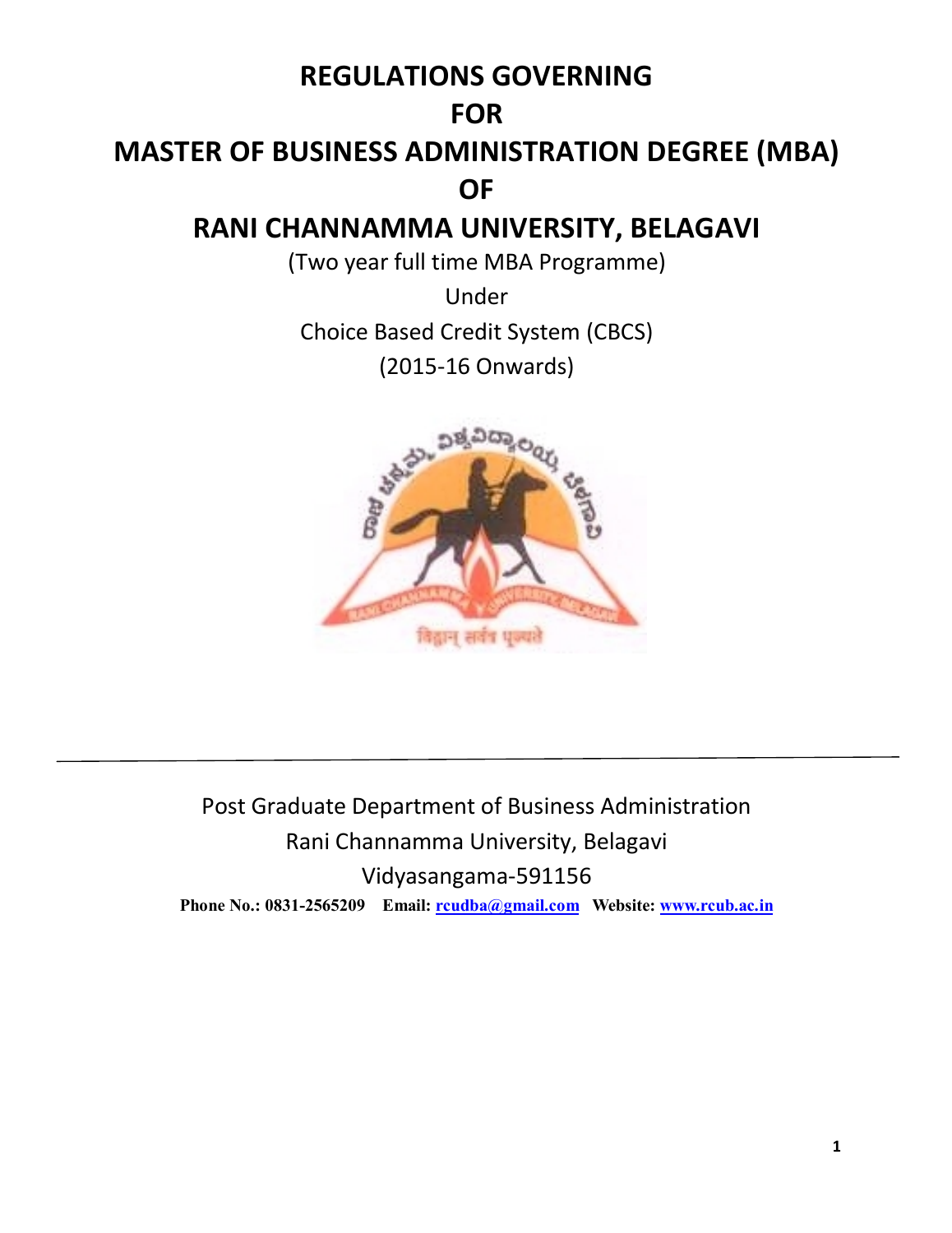### **RANI CHANNAMMA UNIVERSITY, BELAGAVI**

#### **RANI CHANNAMMA UNIVERSITY, BELAGAVI**

### **Regulations Pertaining to TWO YEAR FULL TIME MBA PROGRAMME Choice Based Credit System (CBCS)**

#### **I. Title**

These regulations shall be cited as RANI CHANNAMMA UNIVERSITY regulations governing Two year Full Time Master of Business Administration (MBA) Programme divided into four semesters at the Post Graduate Level in the Faculty of Management.

#### **II. Extent of Application**

These regulations shall apply to the Post Graduate Programme in Management (MBA) approved by Rani Channamma University, Belagavi and by other competent authorities as per the existing norms. The Programme may be run on the University campus or the location as decided by the University Authorities and to all affiliated colleges approved by the University and other competent authorities.

These regulations come into force from the date of approval by the competent authorities.

#### **III. Definitions:**

In these Regulations, unless otherwise mentioned:

- a. "University", "University Area", "College" "Teachers" and "Principal" shall bear the same meaning as assigned to them under Sec.2 of the Karnataka State Universities Act-2000 and as amended from time to time. However in case of affiliated colleges/Institutes the word "Principal" means the "Director" and "Teachers" means only Rani Channamma University approved faculty members. University approved Teachers are those who have been selected by a Selection Committee constituted as per the approved guidelines of competent authorities and those who have been appointed following all the norms for selection of these teachers and placed on a regular scale.
- b. Post Graduate Programs means Master's Degree Course in Management ( MBA)
- c. "Student" means the student admitted to Post-Graduate Programme in management.
- d. "Degree" means Post-Graduate Degree i.e., MBA.
- e. "Board of Studies" means P.G. Board of studies in management of the University, Steering Committees of Diploma Programs in the discipline/subjects concerned.
- f. "Academic Council" means Academic Council of Rani Channamma University established according to the KSU Act, 2000.
- g. "Fee" means the Tuition fee prescribed by the University for the Post-Graduate Program in Management from time to time.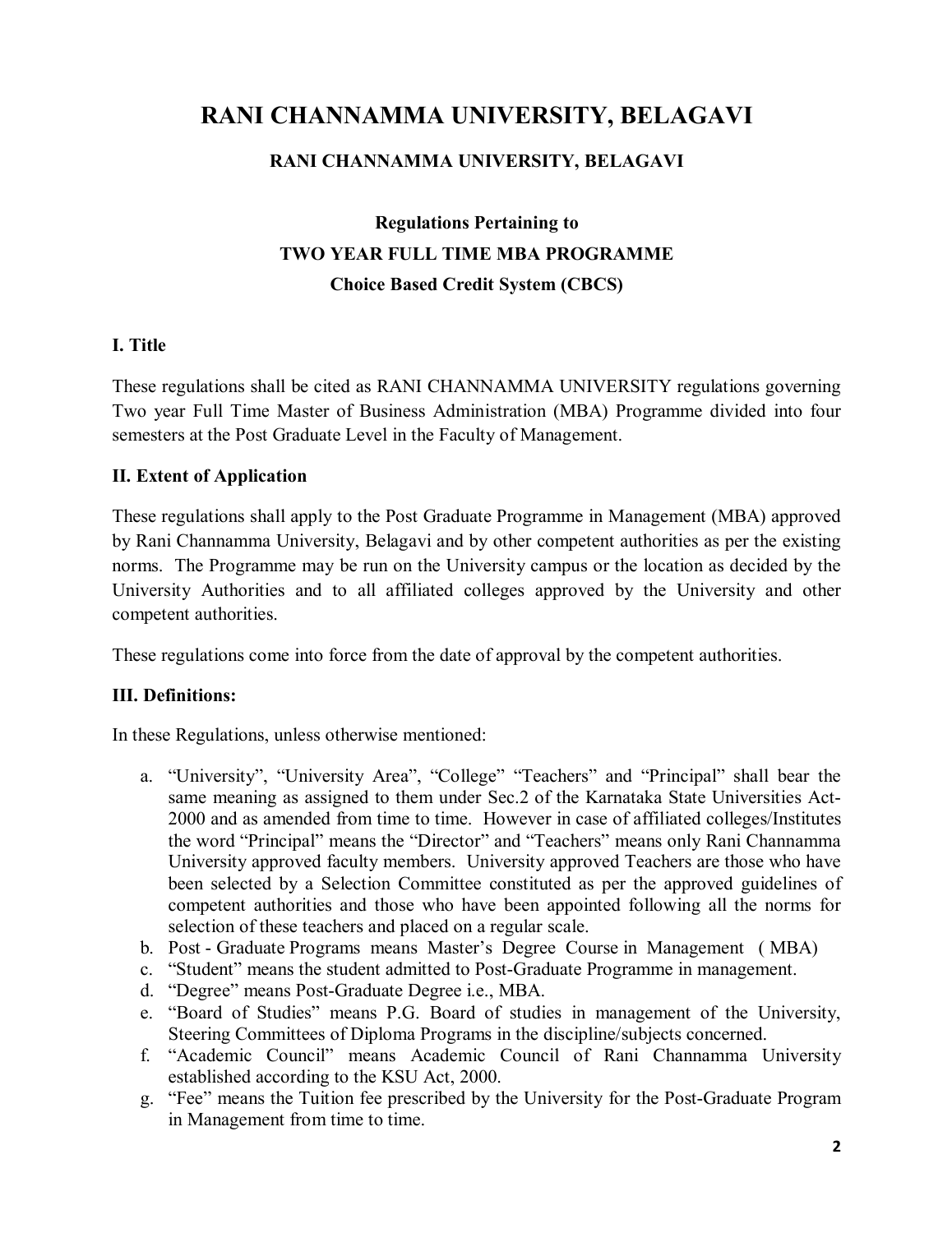- h. "Compulsory Courses" means fundamental papers which the student admitted to a particular Post-Graduate Programme should successfully complete to receive the Post-Graduate Degree in Management i.e. MBA and which cannot be substituted by any other course.
- i. "Specialization Papers" means advanced papers and departmental choices that student can opt as a special paper under a particular Department only
- j. "Credit" means the unit by which the course work is measured. For this Regulation, one Credit means one hour of teaching work or two hours of practical work per week. Normally a Semester shall be of 16 weeks duration in any given academic year; As regards the marks for the courses, 1 Credit is equal to 25 marks, 2 credits is equal to 50 marks, 3 credits is equal to 75 marks and 4 credits is equal to 100 marks as used in conventional system.
- k. "Grade" is an index to indicate the performance of a student in the selected course. These Grades are arrived at by converting marks scored in each subject by the Examinations. Each course carries a prescribed number of credits. These grades are awarded for each subject after conversion of the marks and after completion of the examinations in each semester.
- l. "Grade Point Average" or GPA refers to an indication of the performance of student in a given semester. GPA is the weighted average of all Grades a student gets in a given semester. The GPA depends on the number of courses a student takes and the grades awarded to him/her for each of the subjects.
- m. "Cumulative Grade Point Average" or CGPA refers to the cumulative Grade Point Averages weighted across all the semesters and is carried forward. The calculations of the GPA, CGPA is shown at the end of this regulation.

#### **IV. Minimum Eligibility for Admission and Admission Procedure:**

- a. The Students who have successfully completed the three-year/four-year Degree course or any other Degree course of this University or of any other University recognized as equivalent thereto by this University shall be eligible for admission to the Post Graduate Program under Rani Channamma University Program provided they also satisfy the eligibility conditions like percentage of marks etc as may be prescribed by the competent authorities.
- b. The admission procedure for the courses in the Faculty of Management shall be as outlined below:

#### **Norms prescribed by the Rani Channamma University**

- i. Admission to the MBA Programme shall be as per the Government of Karnataka and other central or State level Competent Authority order or guidelines.
- ii. All eligible candidates seeking admission to MBA are required to fulfill the prescribed eligibility criteria.
- iii. All the admission to Post Graduate department of Management Studies and affiliated colleges shall be made as per the prescribed norms through a state level counseling based on PGCET, the reservations rules based on the seat matrix as announced by the competent authority.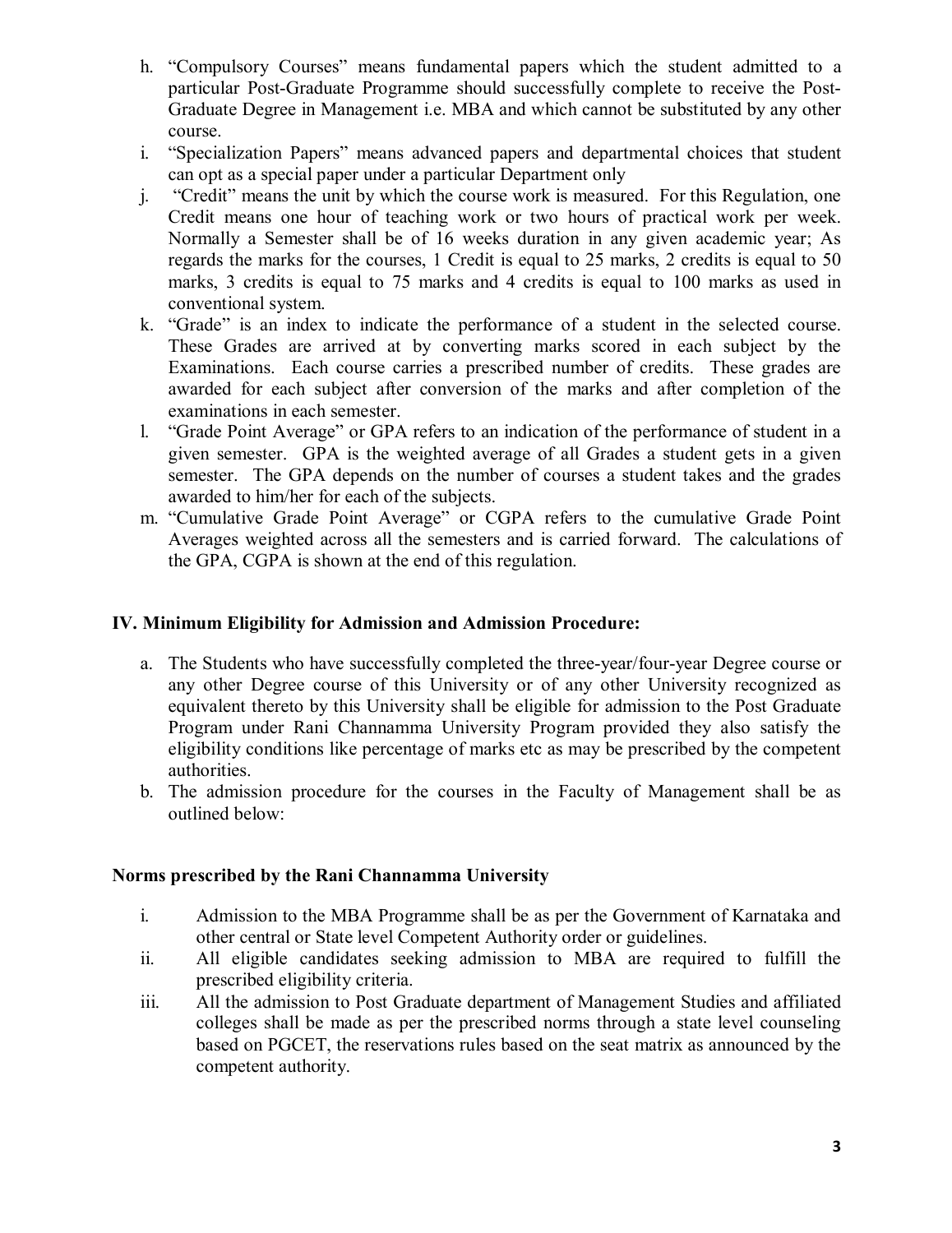#### **V. Duration of the Programme:**

The Programme of study for the Post-Graduate Degree shall normally extend over a period of two academic years, each academic year comprising of two semesters, and each semester comprising of sixteen week of class work. No student shall normally be permitted to obtain Degree earlier than four semesters and the student shall complete the course within three years (Six Terms) from the date of admission to the first semester of Post-Graduate Programme i.e., MBA. However the student shall be permitted to carry over all the  $1<sup>st</sup>$  year courses to the second year.

#### **VI. Medium of Instruction:**

The medium of instruction shall be English for all subjects.

#### **VII. Total Credits:**

- a. There shall be three categories of courses viz., Compulsory Course, Specialization Course, and Open Elective Course. The open electives are the university approved courses offered by other departments of Rani Channamma University.
- b. Each course shall have a definite Course objective, Eligibility criterion for taking the course, Scheme of Evaluation including the components of Internal Assessment (IA) marks, Projects(if any), the number of contact hours, type of practical and the prescribed Credits.
- c. The course shall have 2 credits and also 4 credits subjects. The students shall compulsorily undertake an internship project after the completion of the second semester. The project will lead to a dissertation and the credits for this shall be 4 and will be a part of the total credits in the  $2<sup>nd</sup>$  semester. And an activity based project shall be taken up by the students during the fourth semester which is for 2 credits.
- d. A student shall qualify for the Degree in Management- MBA under the Faculty of Management; he/she should have registered and cleared a minimum number of 108 credits, which is indicated in the table. The details of the Minimum Number of Credits a student is expected to take to qualify for a Degree in a specific School/Department is mentioned below in paragraph XI
- e. Total credits of MBA Programme is 108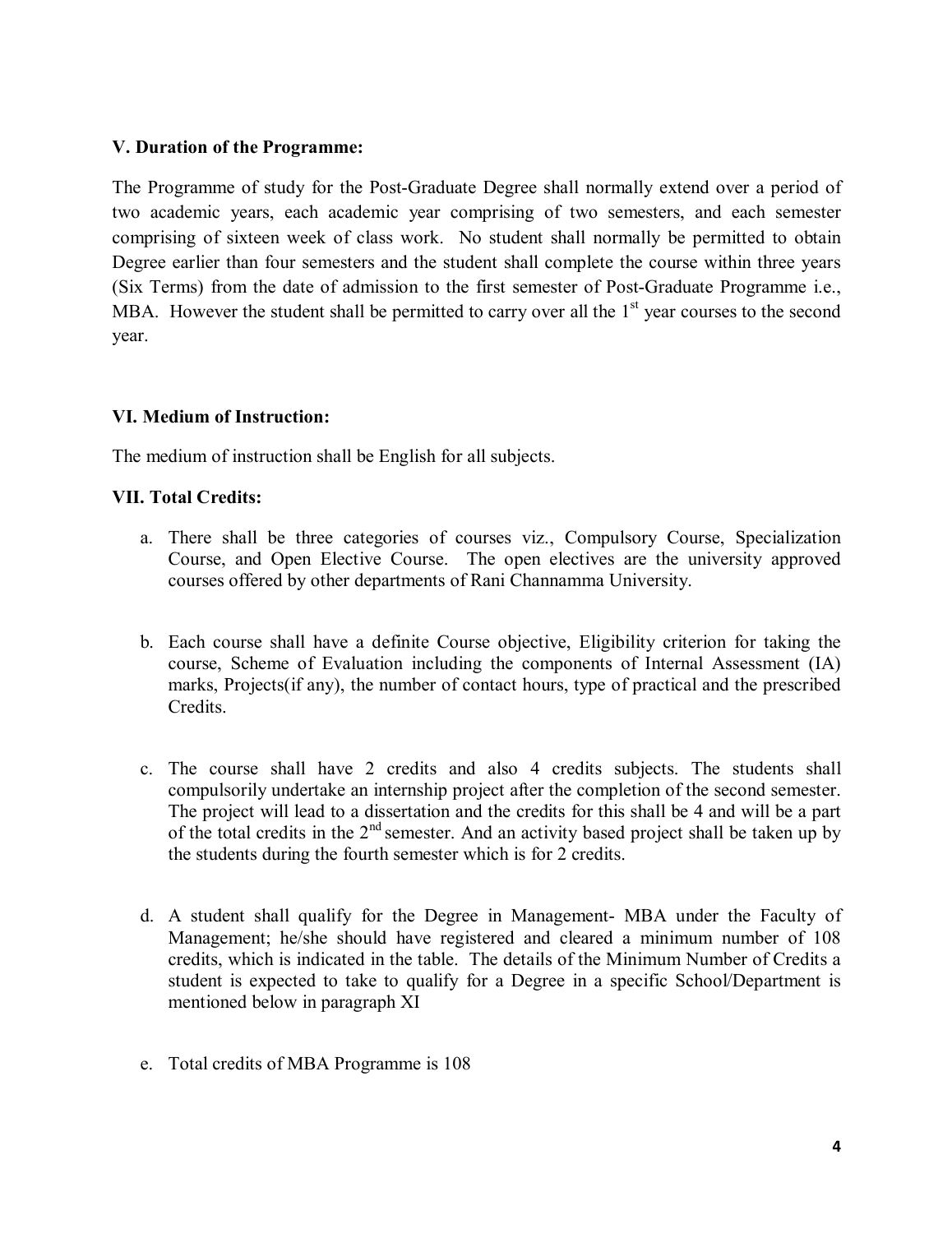#### **VIII Course Structure:**

- a. The students of Post-Graduate Programme shall study the courses as may be approved and prescribed by the Academic Council of the University from time to time.
- b. Each course (paper) in this system is designed carefully to include Lectures / Tutorials / Laboratory Work / Seminars/ Project work / Practical Training / Report Writing / Vivavoce etc., to meet effective teaching and learning needs.
- c. The normal calendar for the semester shall be issued by the University every year before the commencement of the first semester.

#### **IX Attendance:**

- a. Each paper shall be taken as a unit for the purpose of calculating the attendance.
- b. Each student will have to sign and mark his attendance for every hour of teaching of each paper. At the end of every month all teachers shall notify the attendance of every student on the Notice Board of the Department during 2<sup>nd</sup> week of every month. Chairman shall certify the fulfillment of required attendance of every candidate in the Examination Form.
- c. A student shall be considered to have satisfied the requirement of attendance for each paper, if he/she has attended not less-than 75% of the number of classes held up to the end of the semester including tests, seminars, group discussions, practical, tutorials, etc.
- d. However, if a student represents his/her institution, University, State or Nation in sports, NCC, NSS or Cultural or any other officially sponsored activities, he/she shall be eligible to claim the attendance for the actual number of days participated subject to a maximum of 20 days in a semester based on the specific recommendations of the Head of the Institution or Department concerned.
	- i. This facility shall also be extended to the students who were absent due to accident/serious illness leading to actual hospitalization. Their period of absence will be treated as present for calculation of attendance subject to approval of the concerned teacher and the Head of the Department.
	- ii. In the case of students, selected to participate in the national level events, he/she shall be eligible to claim attendance for actual number of days participated subject to a maximum of 20 days in a semester based on the specific recommendation of the Head of the Institution of Department concerned.
	- iii. A student who does not satisfy the requirements of attendance shall not be permitted to take the examination of that paper/s. All such students shall repeat that paper in the subsequent year as regular student at his/her own risk and will have to make up for the loss of attendance by attending classes as regular student. All his prior Internal Assessment marks in the concerned subject shall be cancelled and he will have to appear for his Internal Assessment Tests again for the concerned paper/s.

#### **XI. Duration of Theory and Practical Papers**

a. Each theory course covered under the compulsory category, specialization category and open elective category will be taught 2 hours per week and also 4 hours per week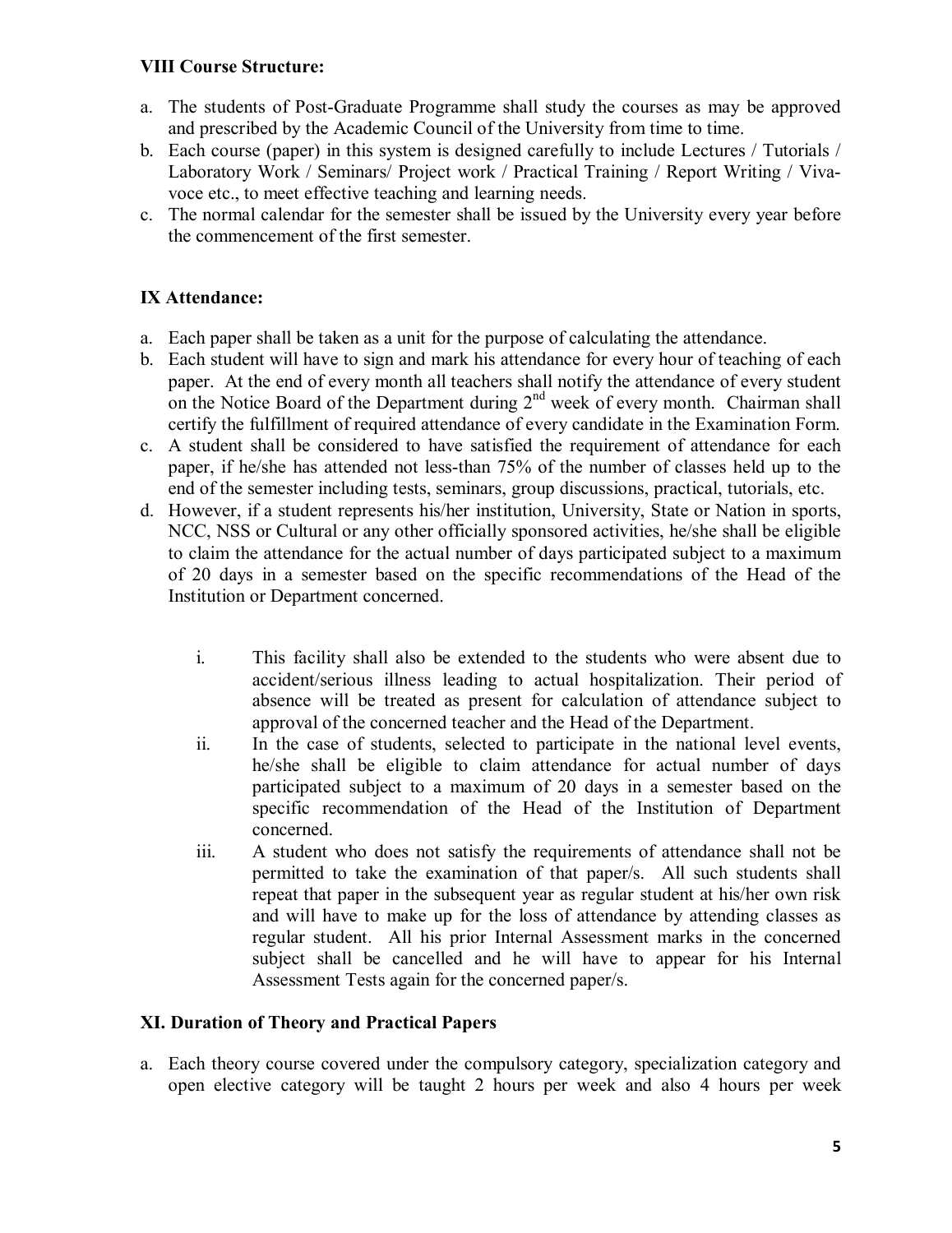depending on the credit allocation. The general duration of the Semester is 16 weeks. But the actual number of classes may not be 64 hours.

- b. The project topics/field work assignments shall be finalized and given to each student before the end of  $2<sup>nd</sup>$  Semester, and during the  $4<sup>th</sup>$  Semester.
- c. The following Table tentatively shows the distribution of theory and practical (hrs and credits) per semester per week.

|                                 | <b>Total</b><br>credits<br>to be earned |          |                |               |     |
|---------------------------------|-----------------------------------------|----------|----------------|---------------|-----|
| Category                        | I-Sem                                   | $II-Sem$ | <b>III-Sem</b> | <b>IV-Sem</b> |     |
| <b>Compulsory Subjects</b>      | 26                                      | 12       | 08             | 04            | 50  |
| Specialization Subjects         |                                         | 08       | 16             | 12            | 36  |
| Open Elective                   |                                         | 04       | 04             |               | 08  |
| Internship Project (Industrial) |                                         | 04       |                | 02            | 06  |
| <b>Skill Development Series</b> | 02                                      | 02       | 02             | 02            | 08  |
| <b>Total</b>                    | 28                                      | 30       | 30             | 20            | 108 |

#### **Table 1- Semester-Wise Credit Distribution**

**Skill Development Series:** Skill Development Programme Shall be conducted over all four Semester.

The Details are as under: I Semester: **Soft Skill**  II Semester: **Technology Skill** III Semester: **Employability Skill**  IV Semester: **Studies in Indian Values and Management**

**XII Course Weightage:** Course Weightage would be equal to the number of credits awarded to the particular course. For instance, if the Compulsory Course has a Credit award of 4, then the appropriate Weightage for the course would be 4.

#### **XIII Evaluation:**

a. Each of the Course would have two components- the first being Internal Assessment Marks and the second being the Semester End Exams. The Internal Assessment (IA) marks are based on continuous internal assessment. The total marks for the Internal Assessment would be based on the total credit awarded to the Course. For instance if a Compulsory Course has a Credit award of 4, then the total max marks would be 100 for the subject. Out of the total marks of 100 for such a course, 20 marks shall be earmarked for continuous Internal Assessment (IA) and remaining 80 marks for the Semester end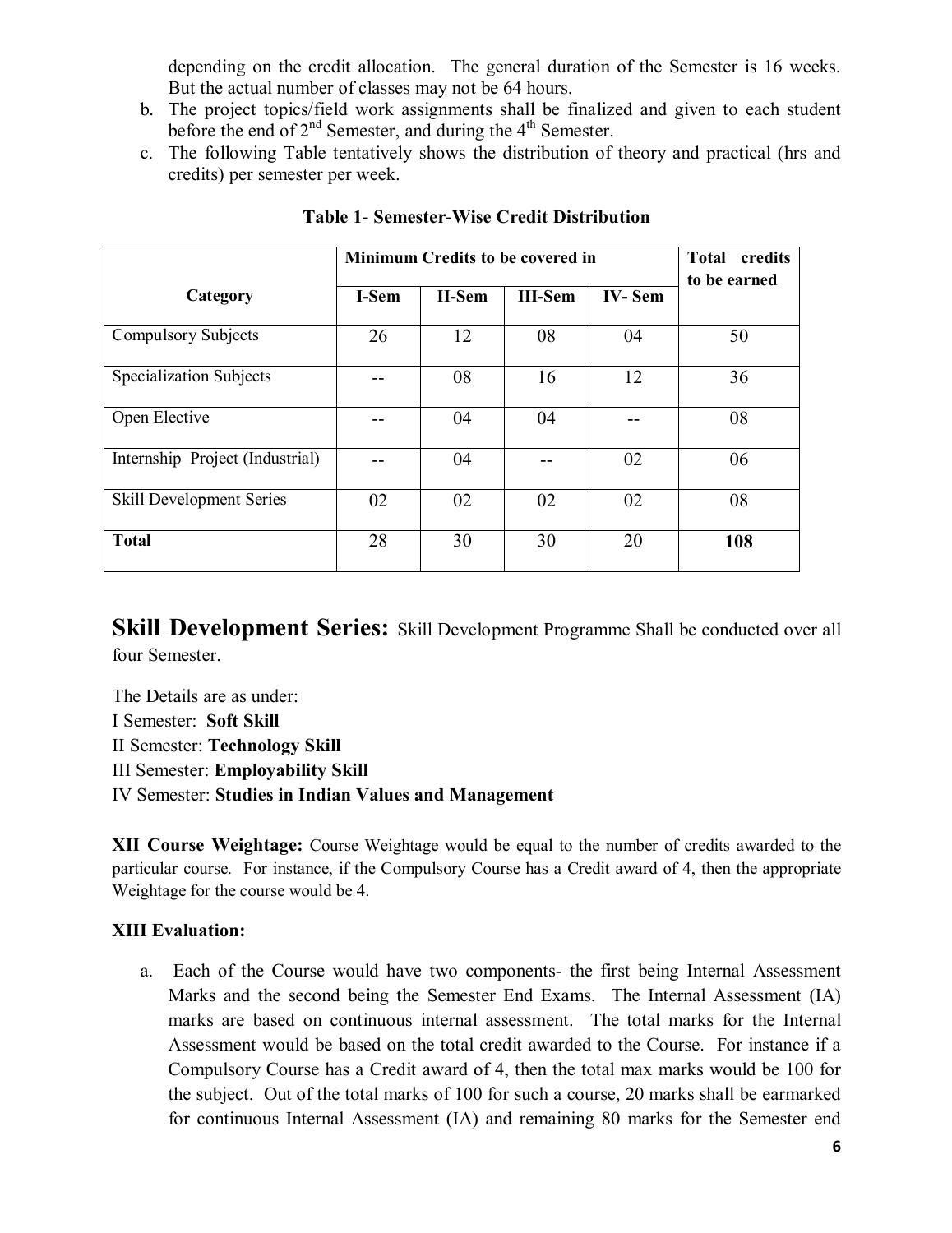examination. For instance if a Course has a Credit award of 2, then the total max marks would be 50 for the subject. Out of the total marks of 50 for such a course, 10 marks shall be earmarked for continuous Internal Assessment (IA) and remaining 40 marks for the Semester end examination.

#### **Internship:**

- b. Internal Evaluation Method is developed to evaluate the performance of the student undergoing internship Project. The internal assessment will be done by company Guide as well as Internal Guide as per the prescribed format. 20% of weightage (combined together) assigned by company Guide and Internal Guide will be the Internal Assessment Marks. Therefore, the Examiner has to evaluate Project report for 30 marks only. The Internal Assessment Marks (out of 20) should be added to project Report Marks to be awarded by the Examiner, making the total Project Report Evaluation Marks equaling to 50 marks. Internship project work, the distribution of marks will be 50 marks dissertation (30 marks external + 20 marks internal) and 50 marks for viva-voce.
- c. The distribution of internal marks will be as follows.

| 1) Attendance               | 03 Marks |
|-----------------------------|----------|
| 2) $2 \text{ tests}^*(6+6)$ | 12 Marks |

3) Assignment, projects or outbound program 05 Marks Case analysis, Seminar

> $\frac{1}{2}$ 20 Marks

#### **Note: \*The faculty has freedom to conduct presentation and give projects instead of tests**

- d. Marks of all the tests shall be taken into account for the compilation of grades. The marks list should be notified in the department notice board before  $13<sup>th</sup>$  week and shall be submitted to the Registrar evaluation before  $15<sup>th</sup>$  week of every semester.
- e. The marks shall be displayed on the Notice Board of the Department also. The tests shall be written in a separately designated book and after evaluation the same should be shown to students.
- f. In case of candidates who wish to appear in improvement examinations, if any, the marks obtained in the Internal Assessment shall not be revised. There is no improvement for internal assessment.
- g. There shall be one semester end examination of 3 hrs duration for 80 marks/ paper. Similarly 1 ½ hours duration for 40 marks/paper.
- h. All students of MBA Program are required to fill in his/her exam forms and appear and pass in the semester-end examination in each of the courses/subject relevant to his/her program. If he/she is absent for any semester end examination for any subject/s, marks awarded will be zero. However, if any student has filled in his examination form and not appeared for any/all the subjects, he/she shall be awarded zero marks and declared as "fail" in those subjects. Such candidates who have failed can appear for the supplementary examinations as and when announced by the University.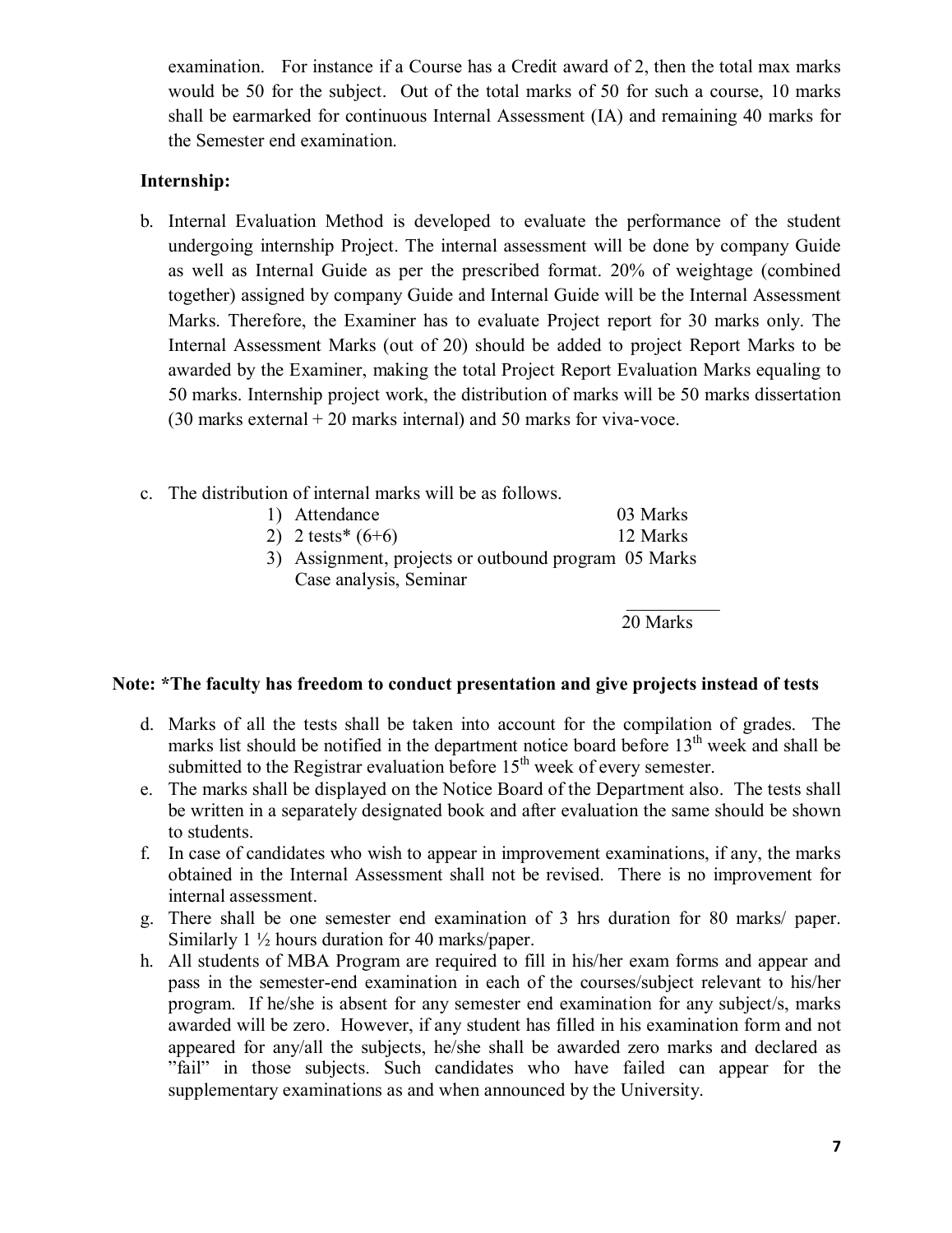- i. The answer scripts of the odd semester-end examinations (Semester I  $\&$  III) will be evaluated by a panel examiners approved by the university and there will be single evaluation.
- j. The answer scripts of the even semester-end examinations (Semester II & IV) will undergo double evaluation and will be evaluated by a panel of examiners approved by the University. If the difference in marks between two evaluations exceeds 20% of the maximum marks such script shall be assessed by a third examiner.

#### **XIV. Internship Project (IP):**

All MBA students have to undertake one implant training with a business or service organization after  $2<sup>nd</sup>$  Semester. The training shall be of 60 days duration in any Manufacturing Industry, Services Industry, NGO and Social Projects. The program will have an orientation program for 15 days followed by a detailed project on a problem identified by the organization.

The following rules and regulations apply to Internship Project (IP).

- a) The student will have one guide (external) from the Institute/College and one internal guide from the host organization identified for Training. If it's the social projects then the internal and external guide shall the internal guide only.
- b) At the end of the 60 days of Internship, the student has to submit a detailed project work (hard copy in A4 size hard bound computer print out; not less than 70 pages and not exceeding 150 pages including all annexure along with a soft copy on a CD preferably on MS Word or equivalent.
- c) Project Reports will be examined by a Panel of Examiners constituted by the University.
- d) Internal Evaluation Method is developed to evaluate the performance of the student undergoing internship Project. The internal assessment will be done by company Guide as well as Internal Guide as per the prescribed format. 20% of weightage (combined together) assigned by company Guide and Internal Guide will be the Internal Assessment Marks. Therefore, the Examiner has to evaluate Project report for 30 marks only. The Internal Assessment Marks (out of 20) should be added to project Report Marks to be awarded by the Examiner, making the total Project Report Evaluation Marks equaling to 50 marks. Internship project work, the distribution of marks will be 50 marks dissertation (30+20) and 50 marks for viva-voce
- e) All the students completing Implant training will have to attend a viva voce to be conducted by panel of examiners for 50 marks.

#### **XV. BOARD OF EXAMINERS AND VALUATION:**

a. A panel of Examiners for MBA shall be prepared by the BOE. The Panel will contain both Internal and External examiners. Internal examiners will be all P.G. teachers (including P.G. teachers from sister departments) and only selected teachers from the list of University approved teachers from all affiliated colleges offering MBA programme.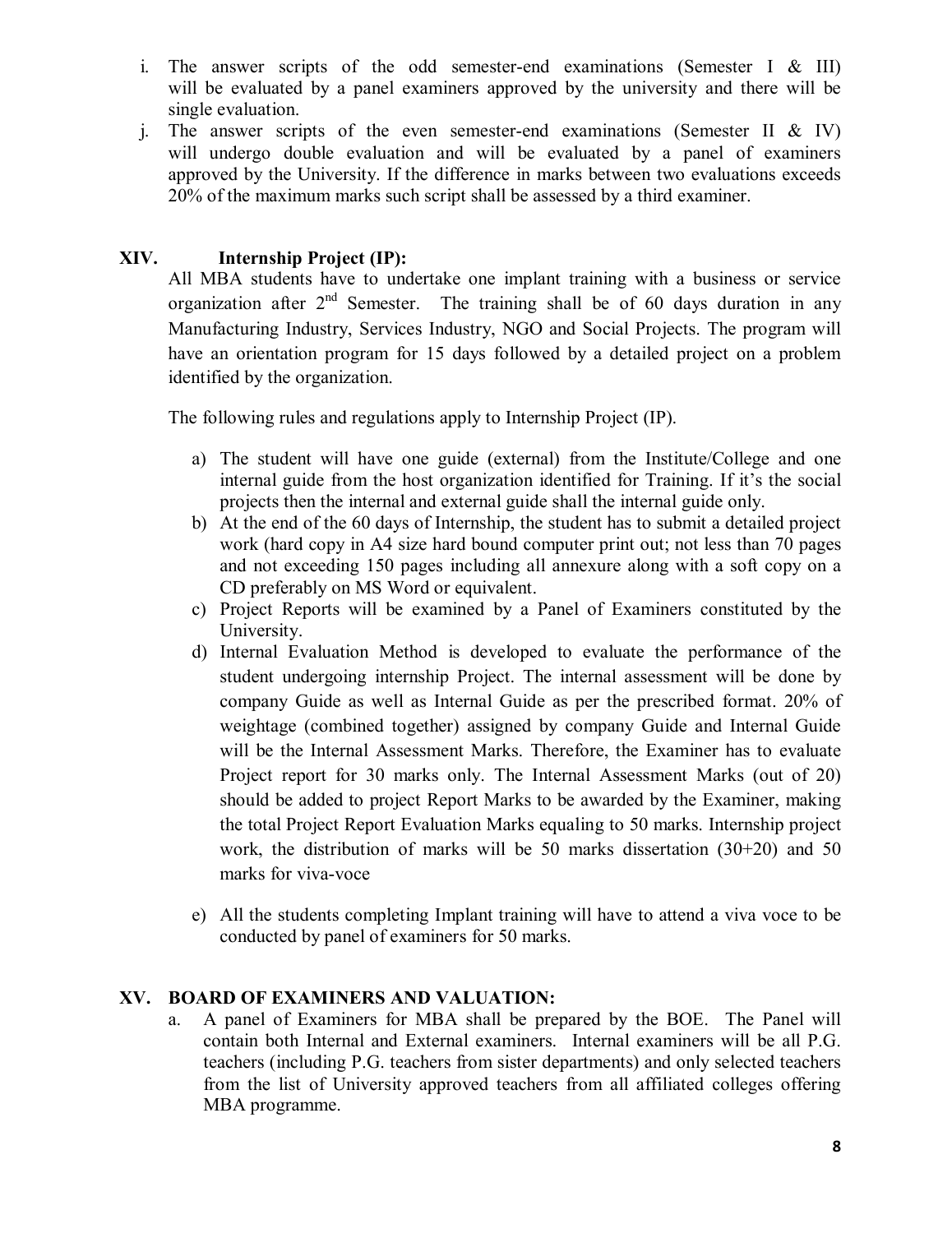- b. A Board of Examiners will be constituted by the BOE which will scrutinize and approve the question paper set by the paper setter selected from a Panel of Examiners.
- c. All papers will be set by a panel of examiners approved by Board of Studies.
- d. In case more than 20% of the papers in respect to any subject needs to be evaluated by the third valuer, then such answer scripts shall be valued by the Board of Examiners on the date to be notified by the Chairperson of the Board of Examiners and the marks awarded by the Board shall be final and binding.
- e. Generally, first valuation will be done by internal examiners and second valuation will be done by External examiners.

#### **XVI. Challenge Evaluation:**

A student who desires to challenge the marks awarded to him/her may do so by submitting an application along with the fee prescribed by the University from time to time, to the Registrar (Evaluation) within 15 days from the date of announcement of the result. The challenge valuation script may be sent to the external examiner. The average of the marks awarded in the challenge valuation and the marks out of earlier evaluations whichever is nearer to the challenge valuation shall be the final award.

#### **XVII. Completion of Course:**

- a) A candidate is expected to successfully complete MBA course within three years from the date of first admission.
- b) Whenever the syllabus is revised, the candidate reappearing shall be allowed for PG degree examinations only according to the new syllabus.
- c) The CBCS scheme for MBA is fully carry-over system. However, the four-semester two years course should be completed by a student within three years. For these periods, candidate may be permitted to take examination in cross semester (even semester examination in even and odd semester examination in odd semester examination) after paying the examination fee as prescribed by the University from time to time.

#### **XVIII. Declaration of Results:**

- a) Minimum for a pass in each paper shall be 40% of the total 100 marks including both the IA and the semester end examinations. However he should obtain at least 40% of the marks in the Semester End Examination. There is no minimum in the IA marks. However after adding the IA and the semester end examinations, the candidates should score a minimum of 50% of the maximum marks for the subject.
- b) The candidates, seeking improvement of their results shall submit a representation along with a permissible fee to the Registrar (Evaluation) and surrender the degree certificate/provisional pass certificate/original marks cards of that semester within 15 days of announcement of result.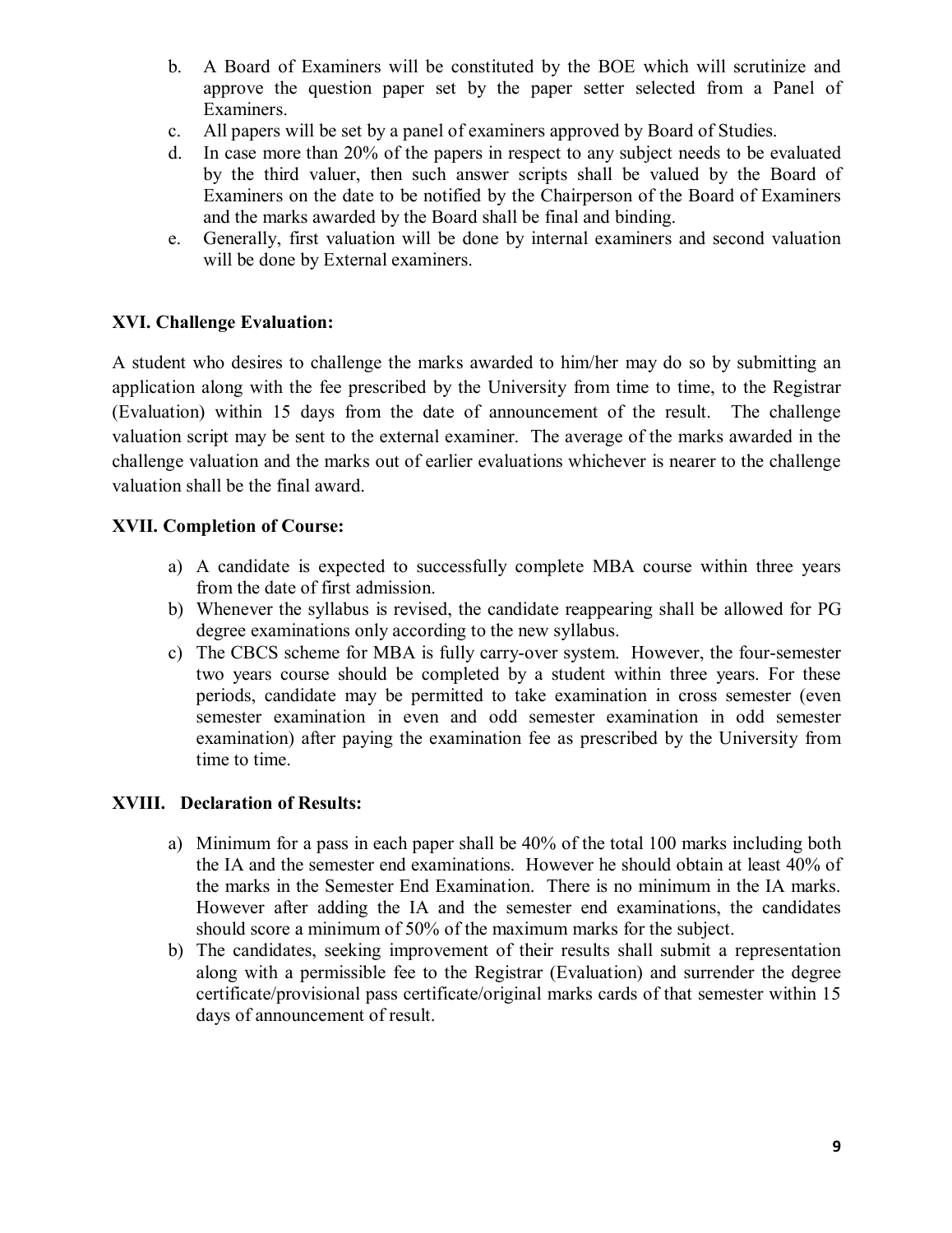### **XIX. Marks and Grading:**

| Percentage marks    | GPA/CGPA         | Letter   | Class                               |
|---------------------|------------------|----------|-------------------------------------|
| 75.00 to 100.00%    | 7.50 to 10.00    | $\Omega$ | <b>First Class with Distinction</b> |
| 60.00 to 74.90%     | 6.00 to 07.49    | A        | <b>First Class</b>                  |
| 50.00 to 59.94%     | 5.00 to 5.99     | B        | <b>Second Class</b>                 |
| Less than $50.00\%$ | Less than $5.00$ | F        | Fail                                |

The grading of successful candidate at the examination shall be as follows-

#### **XX. Grading of the Students:**

The Grade Point Average (GPA) shall be given to each candidate based on students' performance during the semester- which includes both the IA and the semester end exams. The GPA of each semester should be carried to next semester as Cumulative Grade Point Average (CGPA) an illustration is given below: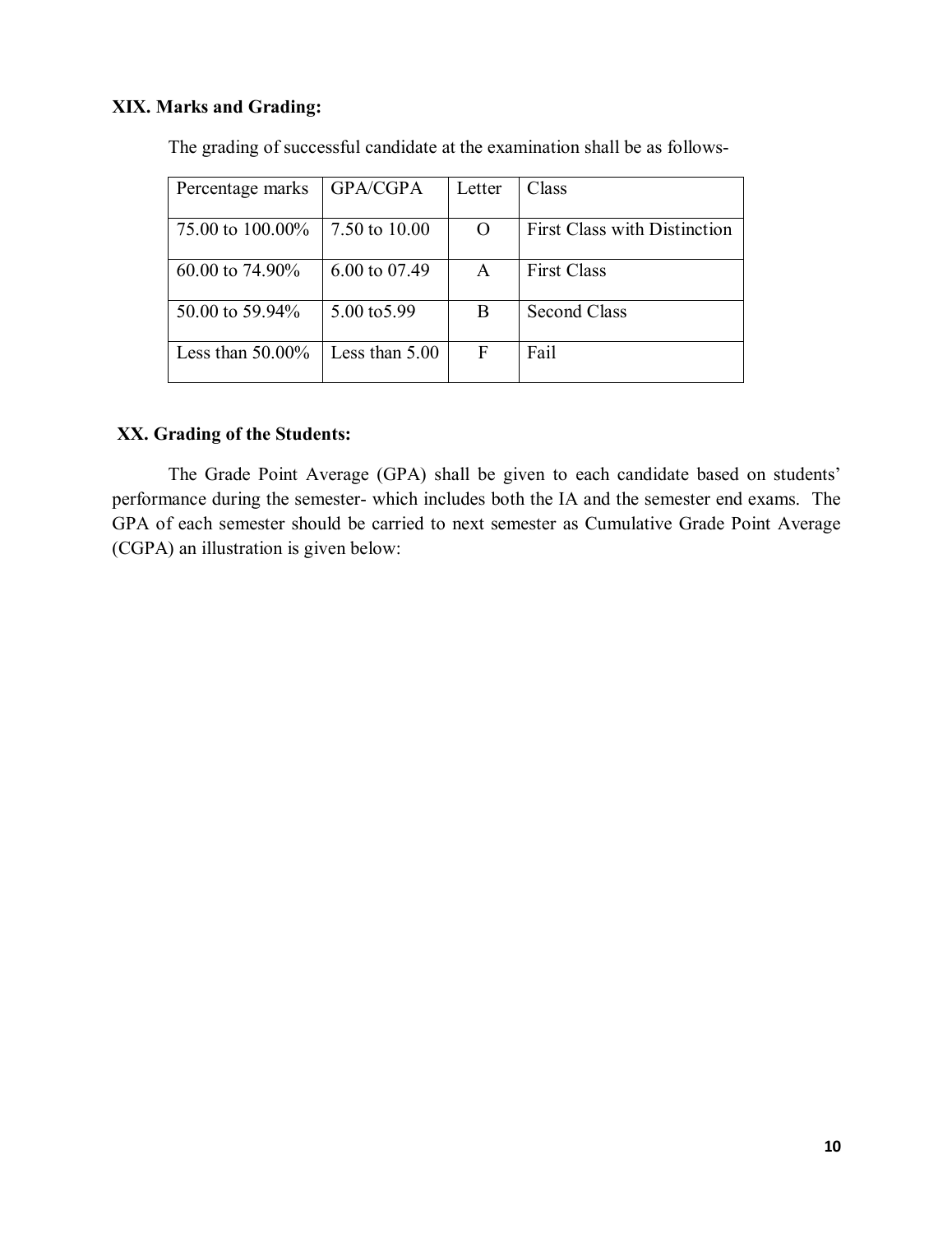### Grade Points

### Name: XYZ Semester I

Registration No:

| Name of the<br>subject                                    | Course<br>Code | <b>Credit</b> | <b>Maximum</b><br><b>Marks</b> | <b>Marks</b><br><b>Obtained</b> | <b>Semester</b><br>Grade<br>Point | <b>Credit</b><br><b>Points</b> |
|-----------------------------------------------------------|----------------|---------------|--------------------------------|---------------------------------|-----------------------------------|--------------------------------|
| <b>Business Data</b><br>Analysis                          | 1001           | 04            | 100                            | 70                              | 07.00                             | 28.00                          |
| Corporate<br>Communications                               | 1002           | 04            | 100                            | 80                              | 08.00                             | 32.00                          |
| Entrepreneurship<br>Development                           | 1003           | 02            | 50                             | 30                              | 03.00                             | 6.00                           |
| Fundamentals of<br>Management &<br><b>Human Resources</b> | 1004           | 04            | 100                            | 50                              | 05.00                             | 20.00                          |
| Fundamentals of<br>Marketing                              | 1005           | 04            | 100                            | 60                              | 06.00                             | 24.00                          |
| Management<br>Accounting                                  | 1006           | 04            | 100                            | 70                              | 07.00                             | 28.00                          |
| Managerial<br>Economics                                   | 1007           | 04            | 100                            | 90                              | 09.00                             | 36.00                          |
| Soft Skills                                               | 1008           | 02            | 50                             | 40                              | 04.00                             | 8.00                           |
| <b>Total</b>                                              |                | 28            |                                |                                 |                                   | 182                            |

Semester I GPA = 182/28 = 6.5

Likewise if the GPA's for various semesters is calculated and is as follows:

|        |    | Semester   Max Credits   Credits Opted   Credit Points |     | <b>GPA</b> |
|--------|----|--------------------------------------------------------|-----|------------|
| First  | 28 | 28                                                     | 182 | 6.5        |
| Second | 30 | 30                                                     | 190 | 6.33       |
| Third  | 30 | 30                                                     | 200 | b.b.       |
| Fourth | 20 | 20                                                     | 150 |            |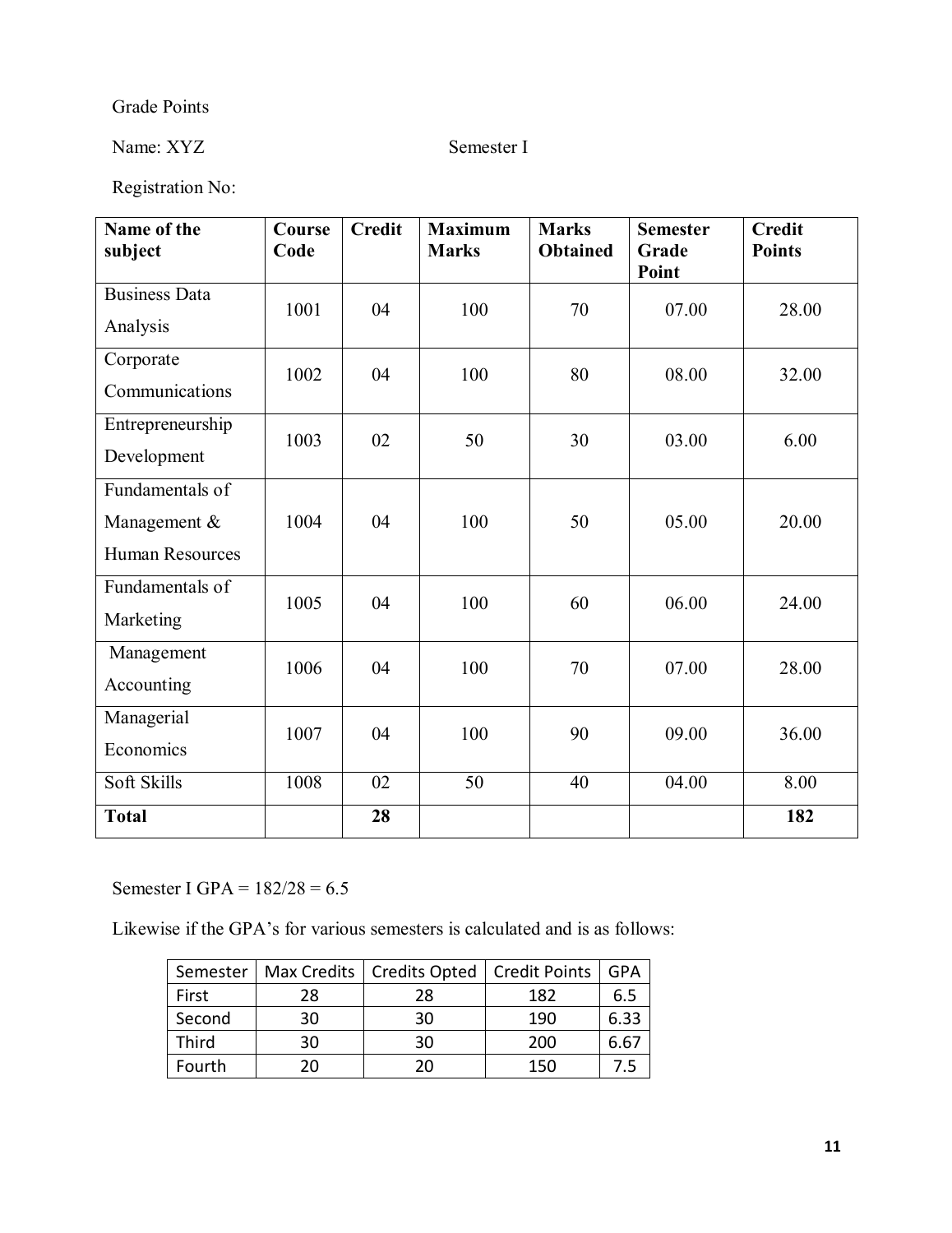Credits of I Sem + II Sem + III Sem + IV Sem **= (182+190+200+150)/ (28+30+30+20) = 722/ 108 = 6.68**

#### **XXI. Conduct of Odd & Even Semester examination**

- (i) All students of MBA programme are required to fill in his/her exam forms and appear and pass in the semester end examination in each of the courses/subject relevant to his/her programme. If he/she is absent for any semester end examination for any subject/s, marks awarded will be zero. However, if any has filled in his examination form and not appeared for any/all the subjects, he/she shall be awarded zero marks and declared as "fail" in all those subjects. Such candidates who have failed can appear for the supplementary examinations as and when announced by the University.
- (ii) University shall conduct semester end examinations i,e. I, II, III and IV semester for MBA. The examinations will be conducted and answer scripts will be evaluated by the University approved examiners (BOE approved examiners). The question papers will be set by Panel of examiners approved by BOE. The concerned P.G. Department or affiliated college is required to send the consolidated marks (IA+ Semester end marks indicated separately) for announcement of results. The final marks card for all semester's examination shall be issued by the Rani Channamma University.

#### **XXII. MISCELLANEOUS:**

Tution fees for the course as prescribed by the University/ Govt. / Competent Authority. The tution and all other fees paid once will not be refunded. The Directions, Orders, Notifications issued by the University Authorities in respect of matters not covered by these Regulations shall be final, provided they are in conformity with the provisions of the Karnataka State Universities Act-2000 and the ordinances, statutes, Regulations and Rules made there under.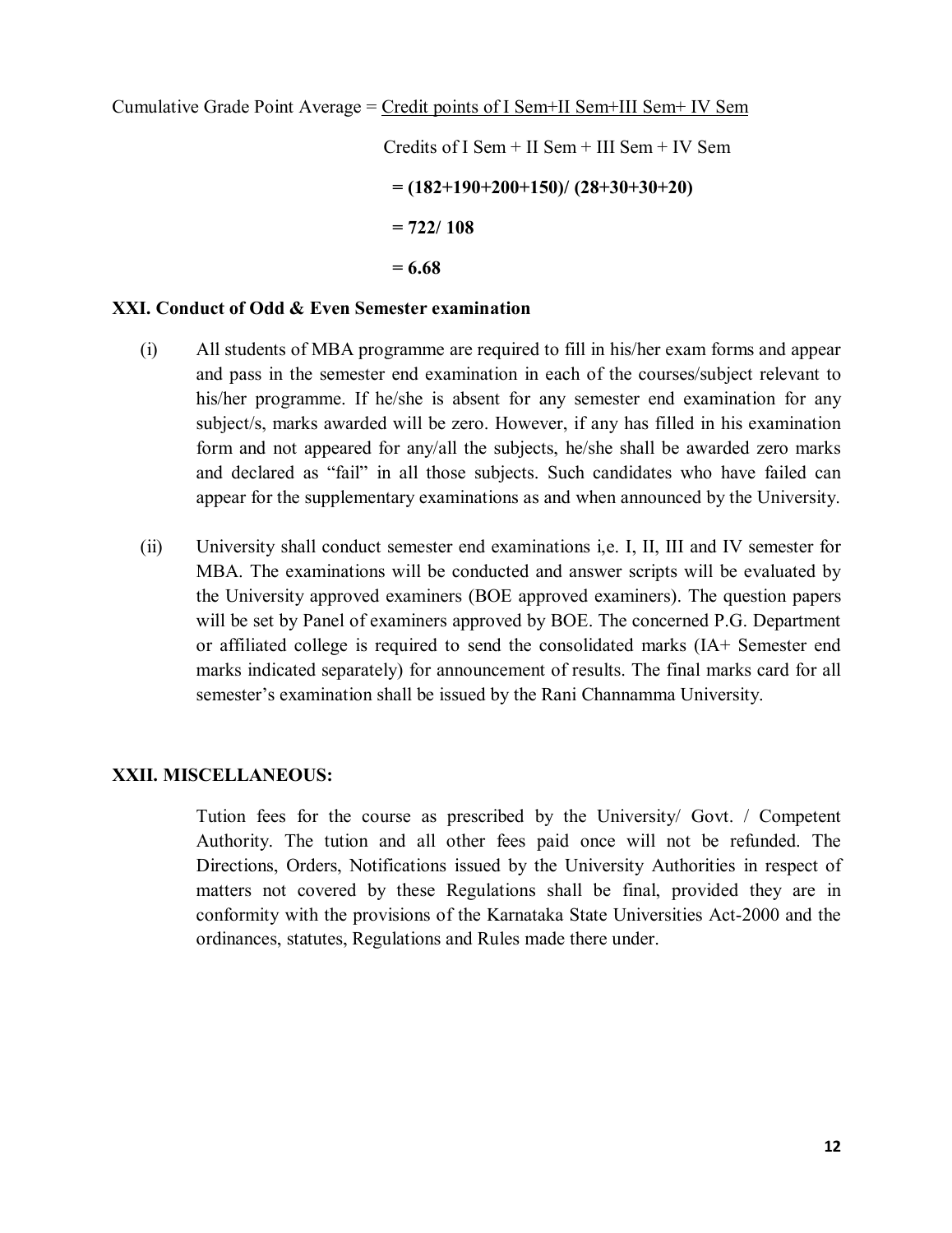# **RANI CHANNAMMA UNIVERSITY, BELGAUM**

### **MBA COURSE STRUCTURE 2015 ONWARDS**

### **MBA I SEMESTER**

| SI.<br>N <sub>0</sub> | Name of the<br>subject                                    | Course<br>Code | <b>Internal</b><br><b>Marks</b> | <b>Semester</b><br>End | <b>Total</b><br><b>Marks</b> | <b>Teaching</b><br><b>Hours</b><br>Per Week | <b>Credit</b> |
|-----------------------|-----------------------------------------------------------|----------------|---------------------------------|------------------------|------------------------------|---------------------------------------------|---------------|
|                       |                                                           |                |                                 | Exam<br><b>Marks</b>   |                              |                                             |               |
| $\mathbf{1}$          | <b>Business Data</b><br>Analysis                          | 1001           | 20                              | 80                     | 100                          | 04                                          | 04            |
| $\overline{2}$        | Corporate<br>Communications                               | 1002           | 20                              | 80                     | 100                          | 04                                          | 04            |
| $\overline{3}$        | Entrepreneurship<br>Development                           | 1003           | 10                              | 40                     | 50                           | 02                                          | 02            |
| $\overline{4}$        | Fundamentals of<br>Management &<br><b>Human Resources</b> | 1004           | 20                              | 80                     | 100                          | 04                                          | 04            |
| 5                     | Fundamentals of<br>Marketing                              | 1005           | 20                              | 80                     | 100                          | 04                                          | 04            |
| 6                     | Management<br>Accounting                                  | 1006           | 20                              | 80                     | 100                          | 04                                          | 04            |
| $\overline{7}$        | Managerial<br>Economics                                   | 1007           | 20                              | 80                     | 100                          | 04                                          | 04            |
| 8                     | Soft Skills                                               | 1008           | 10                              | 40                     | 50                           | 02                                          | 02            |
|                       | <b>Total</b>                                              |                |                                 |                        |                              |                                             | 28            |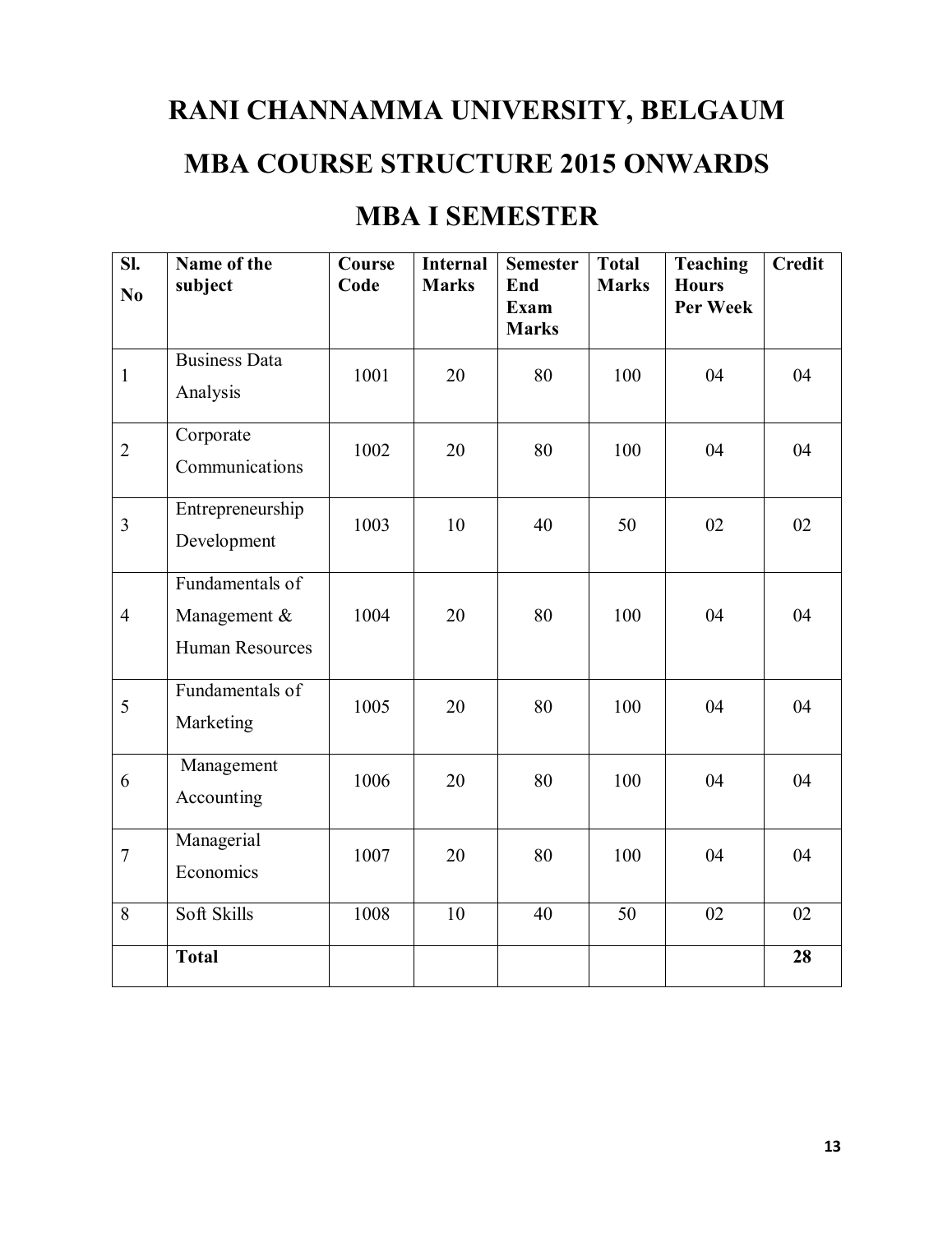| SI.            | Name of the                                                               | Course                                                                    | <b>Internal</b> | <b>Semester</b>                                                                                            | <b>Total</b> | <b>Teaching</b>          | <b>Credit</b> |
|----------------|---------------------------------------------------------------------------|---------------------------------------------------------------------------|-----------------|------------------------------------------------------------------------------------------------------------|--------------|--------------------------|---------------|
| No.            | Subject                                                                   | Code                                                                      | <b>Marks</b>    | End<br>Exam<br><b>Marks</b>                                                                                | <b>Marks</b> | <b>Hours</b><br>Per Week |               |
| $\mathbf{1}$   | <b>Business Research</b><br>Methods                                       | 2001                                                                      | 20              | 80                                                                                                         | 100          | 04                       | 04            |
| $\overline{2}$ | <b>Macro Business</b><br>Environment                                      | 2002                                                                      | 10              | 40                                                                                                         | 50           | 02                       | 02            |
| $\overline{3}$ | Organizational<br>Behaviour &<br>Advance Human<br>Resources<br>Management | 2003                                                                      | 10              | 40                                                                                                         | 50           | 02                       | 02            |
| $\overline{4}$ | Operation<br>Management                                                   | 2004                                                                      | 20              | 80                                                                                                         | 100          | 04                       | 04            |
| $\overline{5}$ | Technology Skill                                                          | 2005                                                                      | 10              | 40                                                                                                         | 50           | 02                       | 02            |
| 6              | Specialization<br>Subjects                                                |                                                                           |                 | A student has to choose any two or more paper which<br>accumulates to 08 credits of specialization subject |              |                          | 08            |
| $\overline{7}$ | Open Elective<br>Course                                                   |                                                                           |                 |                                                                                                            |              |                          | 04            |
| 8              | Internship Project                                                        | To be taken up after the second semester final<br>examination for 60 days |                 |                                                                                                            |              |                          |               |
|                | <b>TOTAL</b>                                                              |                                                                           |                 |                                                                                                            |              |                          | 30            |

### **MBA II SEMESTER**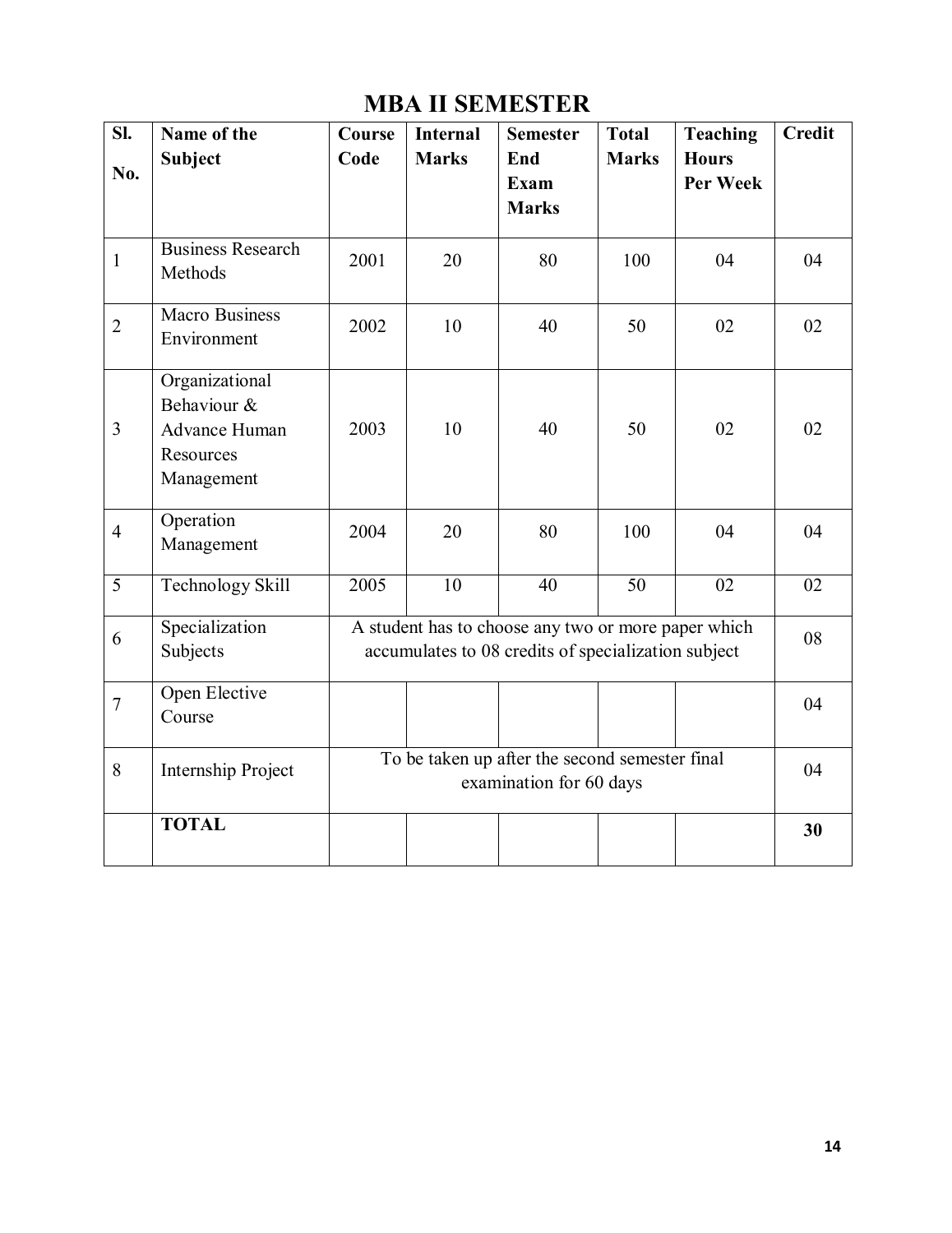### **ADVANCED BUSINESS MANAGEMENT SPECIALIZATION**

| $S1$ .         | Name of the Subject                             | Course | Internal     | Semester     | Total        | Teaching  | Credit |
|----------------|-------------------------------------------------|--------|--------------|--------------|--------------|-----------|--------|
|                |                                                 | Code   | <b>Marks</b> | End          | <b>Marks</b> | Hours Per |        |
| No.            |                                                 |        |              | Exam         |              | Week      |        |
|                |                                                 |        |              | <b>Marks</b> |              |           |        |
| $\mathbf{1}$   | Hospitality<br>Management                       | 2006   | 20           | 80           | 100          | 04        | 04     |
| $\overline{2}$ | <b>Operations Research</b>                      | 2007   | 20           | 80           | 100          | 04        | 04     |
| 3              | Managing Micro<br>Small & Medium<br>Enterprises | 2008   | 20           | 80           | 100          | 04        | 04     |
| $\overline{4}$ | New Venture<br>Creation                         | 2009   | 20           | 80           | 100          | 04        | 04     |

### **FINANCE SPECIALIZATION**

| <b>S1.</b>     | Name of the Subject                  | Course | Internal     | Semester | Total        | Teaching  | Credit |
|----------------|--------------------------------------|--------|--------------|----------|--------------|-----------|--------|
|                |                                      | Code   | <b>Marks</b> | End      | <b>Marks</b> | Hours Per |        |
| No.            |                                      |        |              | Exam     |              | Week      |        |
|                |                                      |        |              | Marks    |              |           |        |
|                |                                      |        |              |          |              |           |        |
| 1              | <b>Advanced Cost</b><br>Management   | 2010   | 20           | 80       | 100          | 04        | 04     |
|                |                                      |        |              |          |              |           |        |
| $\overline{2}$ | Corporate Finance                    | 2011   | 20           | 80       | 100          | 04        | 04     |
|                |                                      |        |              |          |              |           |        |
| 3              | Social Banking $\&$<br>Micro Finance | 2012   | 20           | 80       | 100          | 04        | 04     |
|                |                                      |        |              |          |              |           |        |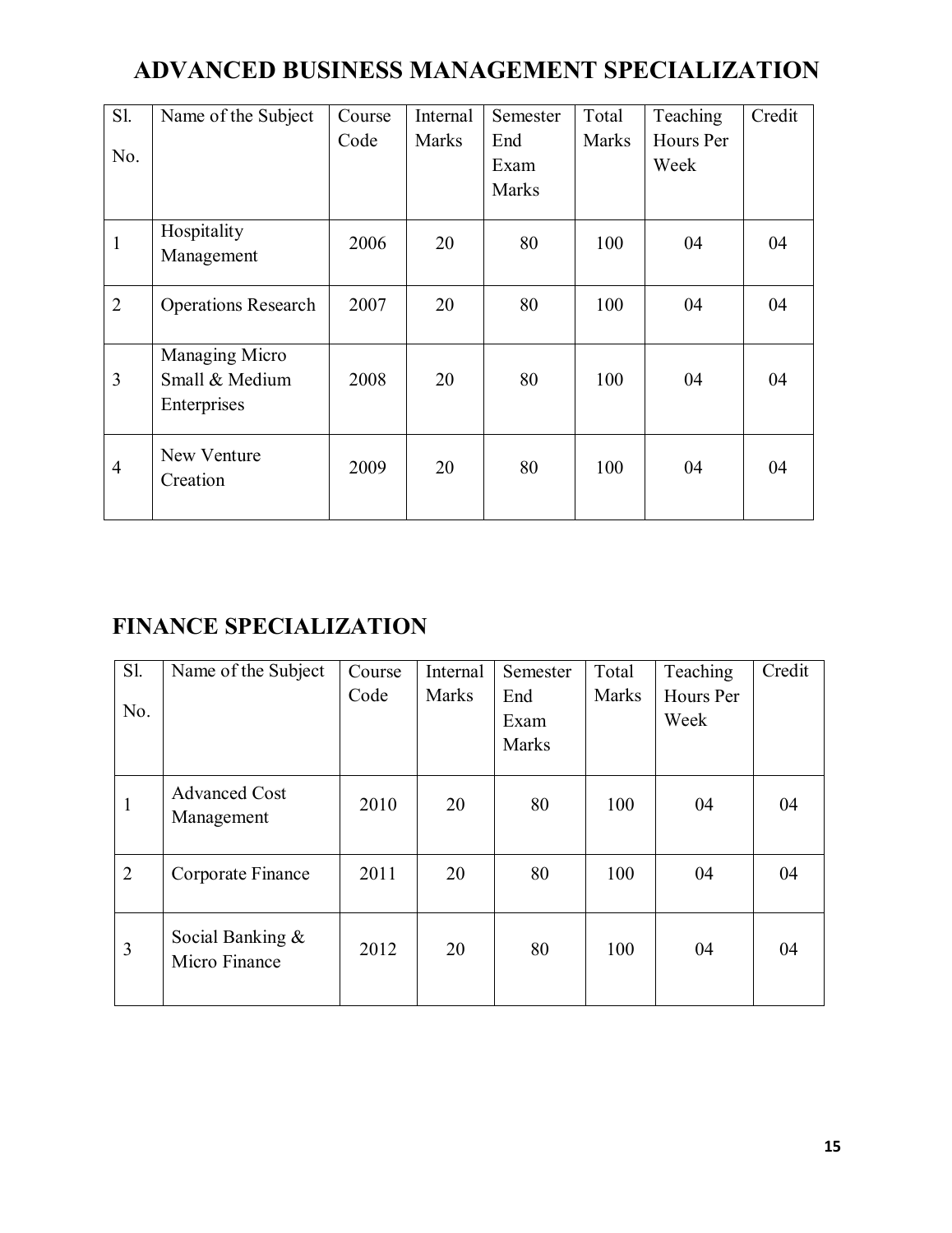### **HUMAN RESOURCE SPECIALIZATION**

| Sl.            | Name of the Subject      | Course | Internal     | Semester | Total        | Teaching | Credit |
|----------------|--------------------------|--------|--------------|----------|--------------|----------|--------|
|                |                          | Code   | <b>Marks</b> | End      | <b>Marks</b> | Hours    |        |
| No.            |                          |        |              | Exam     |              |          |        |
|                |                          |        |              | Marks    |              |          |        |
|                |                          |        |              |          |              |          |        |
| 1              | Learning And             | 2013   | 20           | 80       | 100          | 04       | 04     |
|                | Development              |        |              |          |              |          |        |
|                |                          |        |              |          |              |          |        |
|                | Strategic Human          |        |              |          |              |          |        |
| $\overline{2}$ | Resources                | 2014   | 20           | 80       | 100          | 04       | 04     |
|                | Management               |        |              |          |              |          |        |
|                |                          |        |              |          |              |          |        |
| 3              | <b>Talent Management</b> | 2015   | 20           | 80       | 100          | 04       | 04     |
|                |                          |        |              |          |              |          |        |
|                |                          |        |              |          |              |          |        |

### **MARKETING SPECIALIZATION**

| Sl.            | Name of the                  | Course | Internal     | Semester          | Total        | Teaching | Credit |
|----------------|------------------------------|--------|--------------|-------------------|--------------|----------|--------|
| No.            | Subject                      | Code   | <b>Marks</b> | End Exam<br>Marks | <b>Marks</b> | Hours    |        |
| 1              | Consumer<br><b>Behaviour</b> | 2016   | 20           | 80                | 100          | 04       | 04     |
| $\overline{2}$ | Sales Management             | 2017   | 20           | 80                | 100          | 04       | 04     |
| 3              | <b>Service Marketing</b>     | 2018   | 20           | 80                | 100          | 04       | 04     |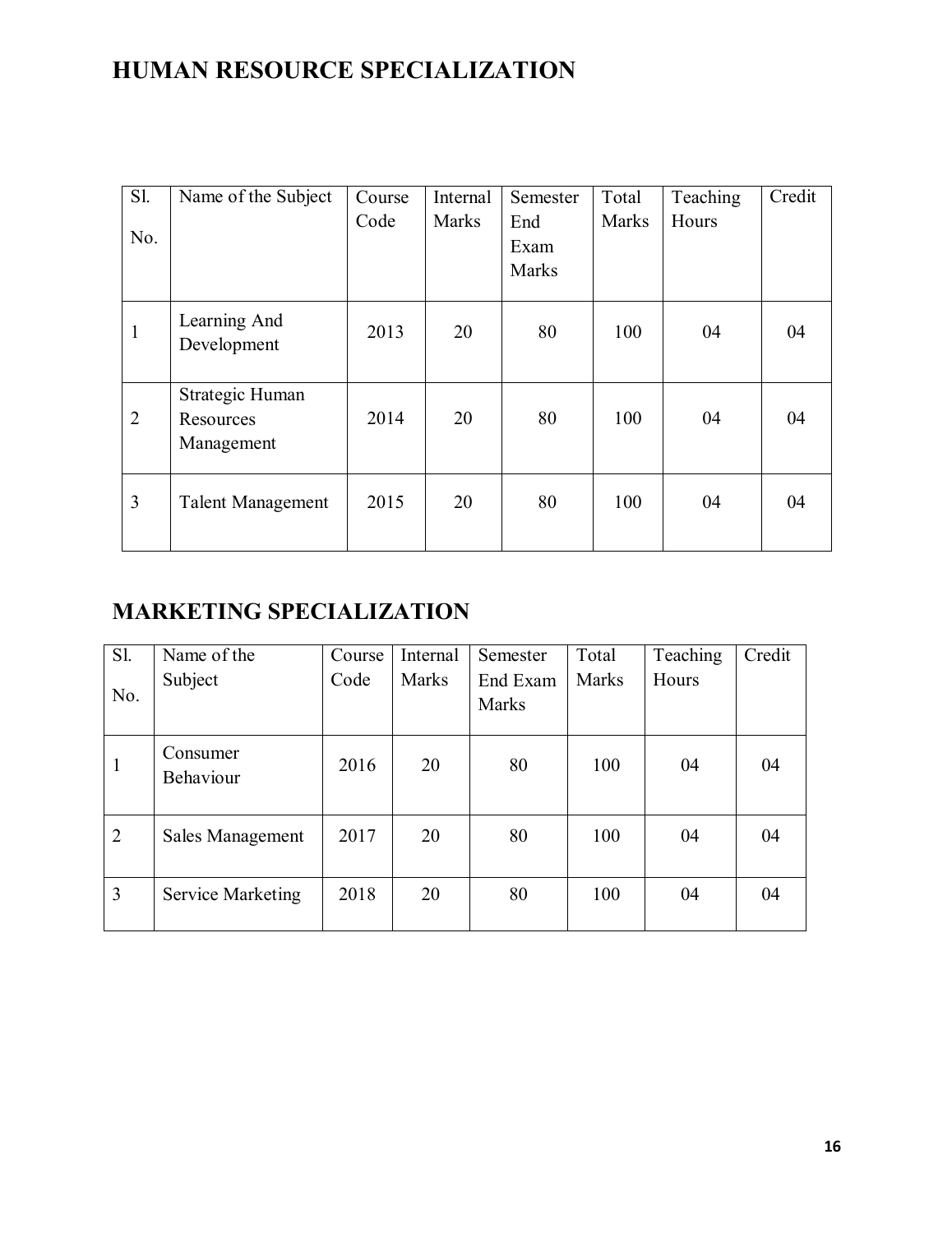**Open Elective:** Open elective offered by the Department of Business Administration to other students of the University during II semester

| <b>S1.</b> | Name of the                     | Course | Internal     | Semester          | Total | Teaching | Credit |
|------------|---------------------------------|--------|--------------|-------------------|-------|----------|--------|
| No.        | Subject                         | Code   | <b>Marks</b> | End Exam<br>Marks | Marks | Hours    |        |
|            | Concepts of<br>Management       | 2019   | 20           | 80                | 100   | 04       | 04     |
| 2          | Entrepreneurship<br>Development | 2020   | 20           | 80                | 100   | 04       | 04     |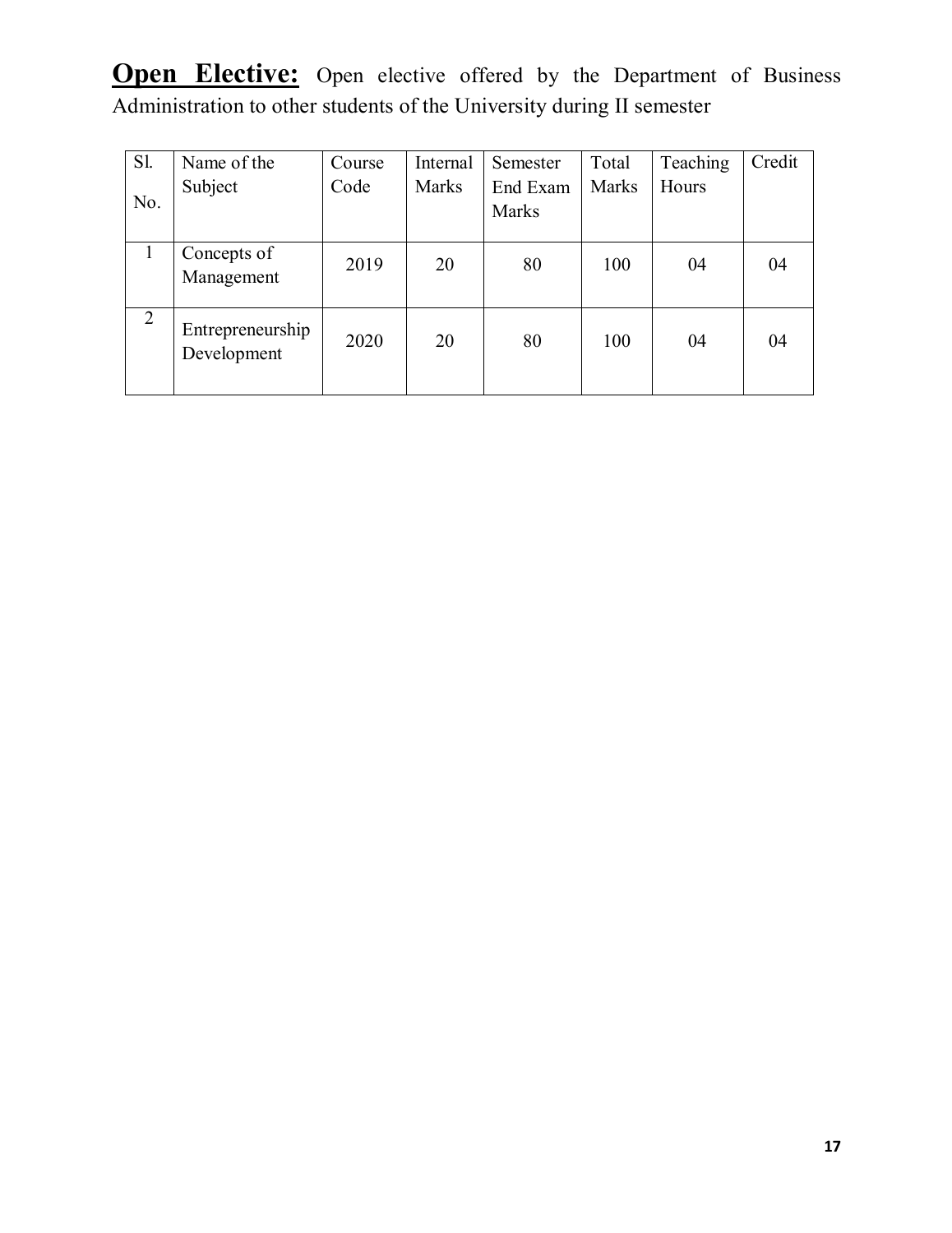# **MBA III SEMESTER**

| SI.            | Name of the                        | Course | <b>Internal</b>                                                                             | <b>Semester</b>                 | <b>Total</b> | <b>Teaching</b> | <b>Credit</b> |  |
|----------------|------------------------------------|--------|---------------------------------------------------------------------------------------------|---------------------------------|--------------|-----------------|---------------|--|
| No.            | <b>Subject</b>                     | Code   | <b>Marks</b>                                                                                | <b>End Exam</b><br><b>Marks</b> | <b>Marks</b> | <b>Hours</b>    |               |  |
| $\mathbf{1}$   | Strategic<br>Management            | 3001   | 20                                                                                          | 80                              | 100          | 04              | 04            |  |
| $\overline{2}$ | <b>Total Quality</b><br>Management | 3002   | 20                                                                                          | 80                              | 100          | 04              | 04            |  |
| $\overline{3}$ | Employability<br><b>Skills</b>     | 3003   | 10                                                                                          | 40                              | 50           | 02              | 02            |  |
| $\overline{4}$ | Specialization<br>Subjects         |        | A student has to choose papers which accumulates to 16 credits<br>of specialization subject |                                 |              |                 |               |  |
| 5              | Open Elective<br>Course            |        |                                                                                             |                                 |              |                 | 04            |  |
|                | <b>Total</b>                       |        |                                                                                             |                                 |              |                 | 30            |  |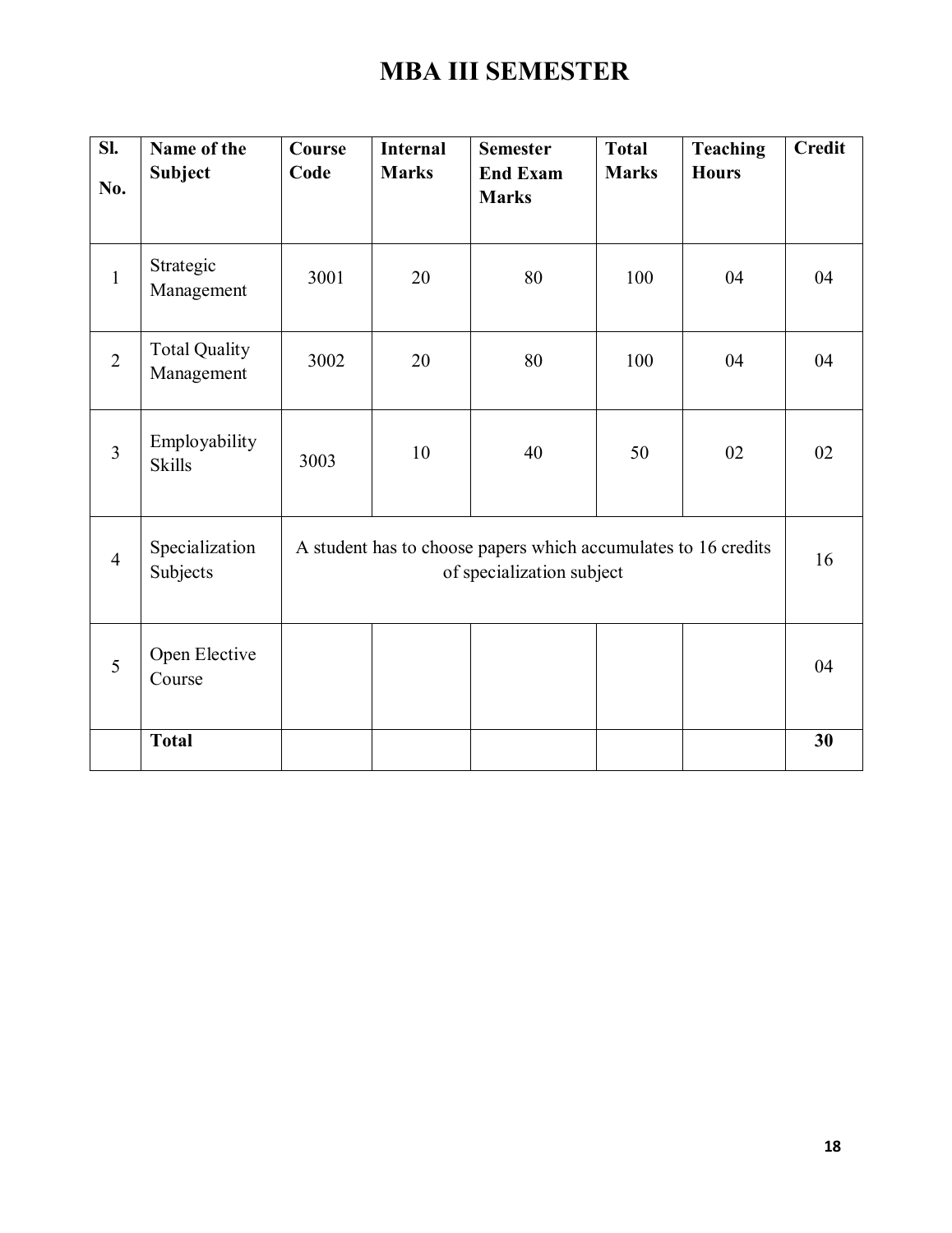### **ADVANCE BUSINESS MANAGEMEN SPECIALIZATION**

| SI.<br>No.     | Name of the<br><b>Subject</b>           | Course<br>Code | <b>Internal</b><br><b>Marks</b> | <b>Semester</b><br><b>End Exam</b><br><b>Marks</b> | <b>Total</b><br><b>Marks</b> | <b>Teaching</b><br><b>Hours</b> | <b>Credit</b> |  |  |
|----------------|-----------------------------------------|----------------|---------------------------------|----------------------------------------------------|------------------------------|---------------------------------|---------------|--|--|
| $\mathbf{1}$   | Family<br><b>Business</b><br>Management | 3004           | 20                              | 80                                                 | 100                          | 04                              | 04            |  |  |
| $\overline{2}$ | Nurturing<br><b>Business</b><br>Venture | 3005           | 20                              | 80                                                 | 100                          | 04                              | 04            |  |  |
| $\overline{3}$ | Productivity<br>Management              | 3006           | 20                              | 80                                                 | 100                          | 04                              | 04            |  |  |
|                | <b>Two Credit Papers</b>                |                |                                 |                                                    |                              |                                 |               |  |  |
| $\overline{4}$ | Advanced<br>Hospitality<br>Management   | 3007           | 10                              | 40                                                 | 50                           | 02                              | 02            |  |  |
| 5              | Agri-Business<br>Management             | 3008           | 10                              | 40                                                 | 50                           | 02                              | 02            |  |  |
| 6              | Health-Care<br>Management               | 3009           | 10                              | 40                                                 | 50                           | 02                              | 02            |  |  |
| $\overline{7}$ | <b>NGO</b><br>Management                | 3010           | 10                              | 40                                                 | 50                           | 02                              | 02            |  |  |
| 8              | Social<br>Entrepreneurship              | 3011           | 10                              | 40                                                 | 50                           | 02                              | 02            |  |  |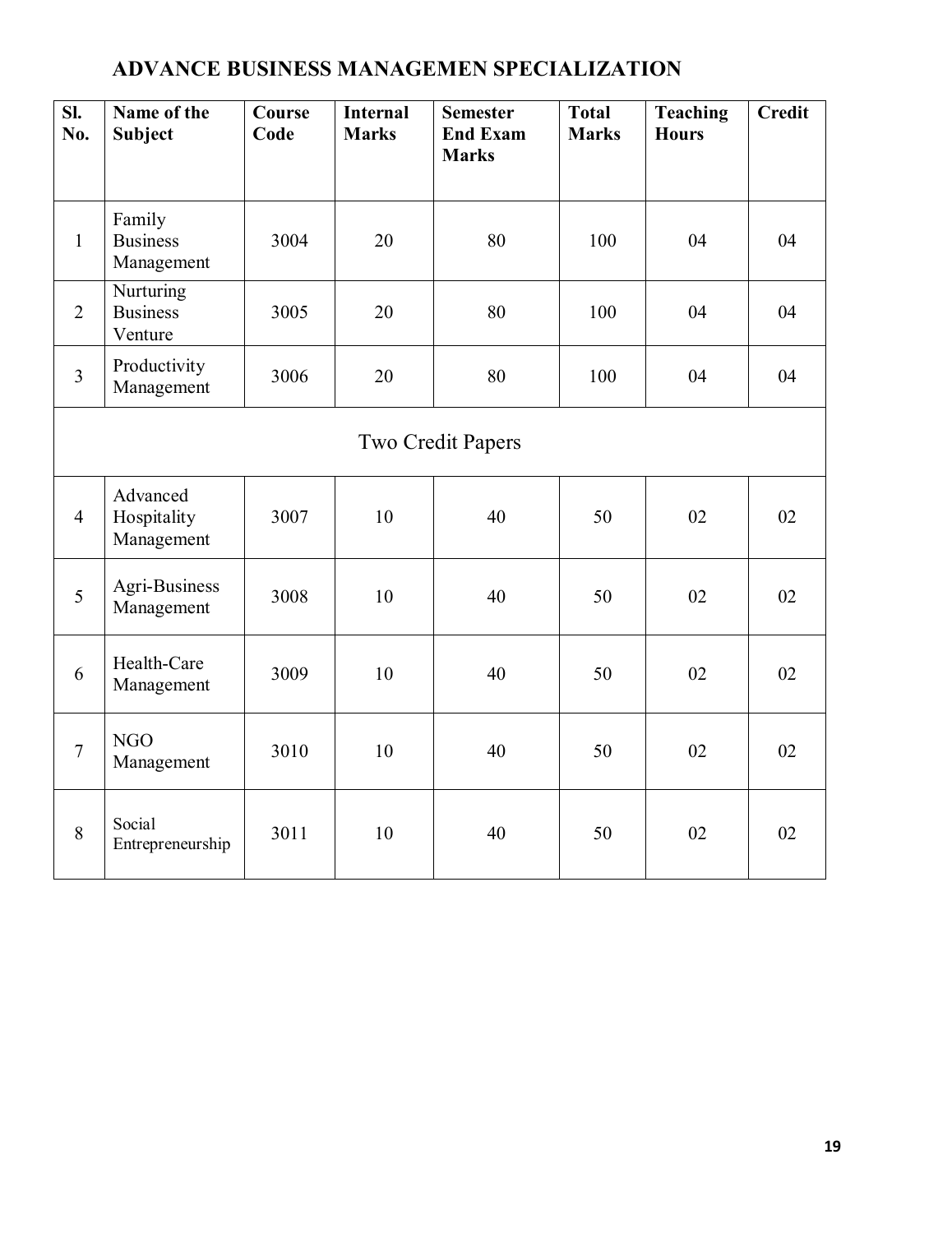### **FINANCE SPECIALIZATION**

| SI.            | Name of the Subject                                               | Course | <b>Internal</b> | <b>Semester</b>                 | <b>Total</b> | <b>Teaching</b> | <b>Credit</b> |
|----------------|-------------------------------------------------------------------|--------|-----------------|---------------------------------|--------------|-----------------|---------------|
| No.            |                                                                   | Code   | <b>Marks</b>    | <b>End Exam</b><br><b>Marks</b> | <b>Marks</b> | <b>Hours</b>    |               |
| $\mathbf{1}$   | <b>Banking Management</b>                                         | 3012   | 20              | 80                              | 100          | 04              | 04            |
| $\overline{2}$ | <b>Derivatives Markets</b>                                        | 3013   | 20              | 80                              | 100          | 04              | 04            |
| $\overline{3}$ | Financial Markets &<br>Institutions                               | 3014   | 20              | 80                              | 100          | 04              | 04            |
| $\overline{4}$ | Foreign Exchange<br>Market                                        | 3015   | 20              | 80                              | 100          | 04              | 04            |
| 5              | <b>Investment Analysis</b><br>& Portfolio<br>Management           | 3016   | 20              | 80                              | 100          | 04              | 04            |
| 6              | <b>Investment Risk</b><br>Management &<br><b>Financial Ethics</b> | 3017   | 20              | 80                              | 100          | 04              | 04            |
| $\overline{7}$ | Tax Planning &<br>Management-I                                    | 3018   | 20              | 80                              | 100          | 04              | 04            |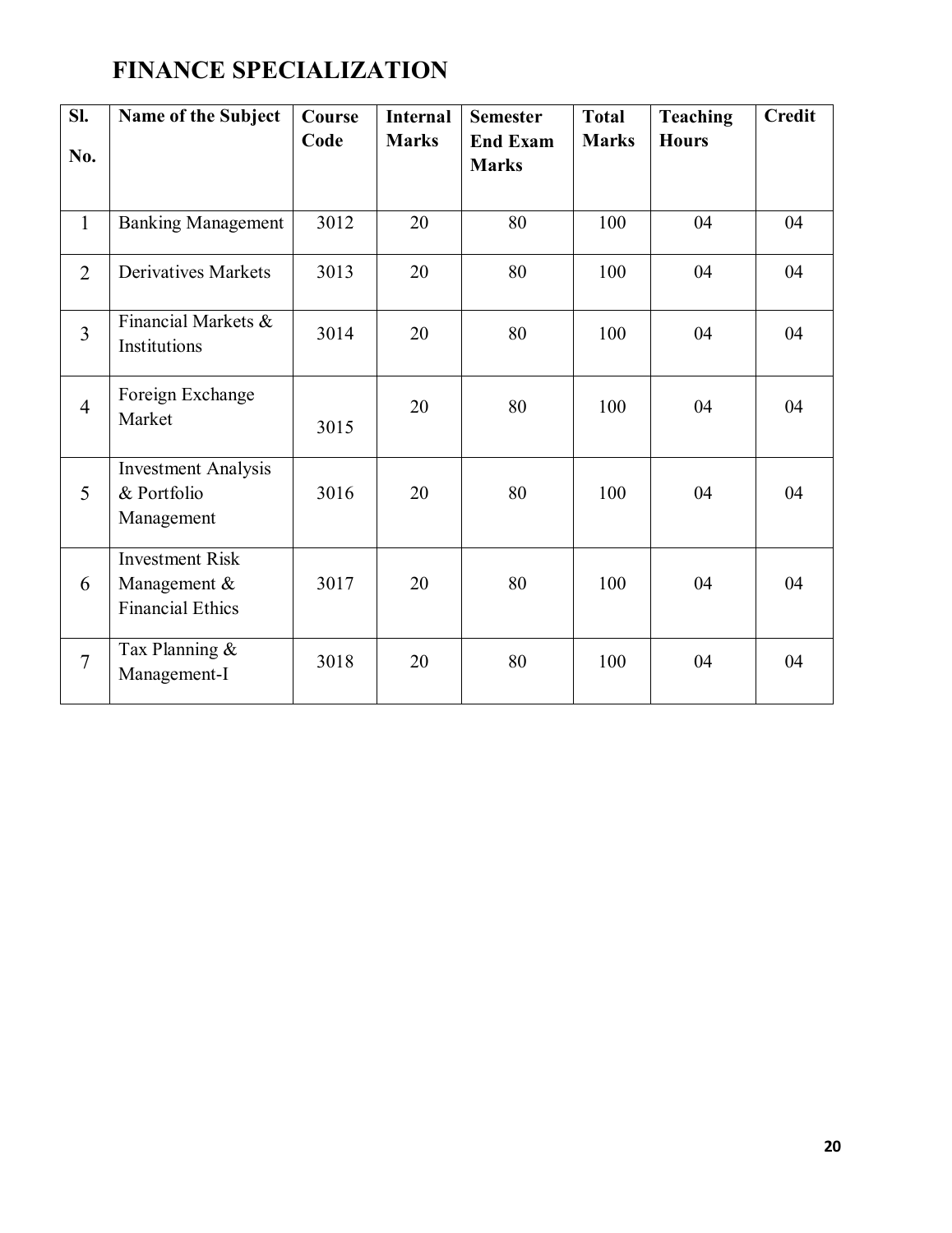### **HUMAN RESOURCE SPECIALIZATION**

| SI.<br>No.     | Name of the Subject                                                              | Course<br>Code | <b>Internal</b><br><b>Marks</b> | <b>Semester</b><br><b>End Exam</b><br><b>Marks</b> | <b>Total</b><br><b>Marks</b> | <b>Teaching</b><br><b>Hours</b> per<br>week | <b>Credit</b> |
|----------------|----------------------------------------------------------------------------------|----------------|---------------------------------|----------------------------------------------------|------------------------------|---------------------------------------------|---------------|
| $\mathbf{1}$   | Employee<br>Engagement & Inter<br>personal<br>Effectiveness                      | 3019           | 20                              | 80                                                 | 100                          | 04                                          | 04            |
| $\overline{2}$ | Global Human<br>Resources<br>Management                                          | 3020           | 20                              | 80                                                 | 100                          | 04                                          | 04            |
| $\overline{3}$ | Industrial &<br><b>Employee Relations</b>                                        | 3021           | 20                              | 80                                                 | 100                          | 04                                          | 04            |
| $\overline{4}$ | Knowledge<br>Management &<br><b>Human Resources</b><br>and Information<br>System | 3022           | 20                              | 80                                                 | 100                          | 04                                          | 04            |
| 5              | Organization design<br>& Development                                             | 3023           | 20                              | 80                                                 | 100                          | 04                                          | 04            |
| 6              | Performance<br>Management System                                                 | 3024           | 20                              | 80                                                 | 100                          | 04                                          | 04            |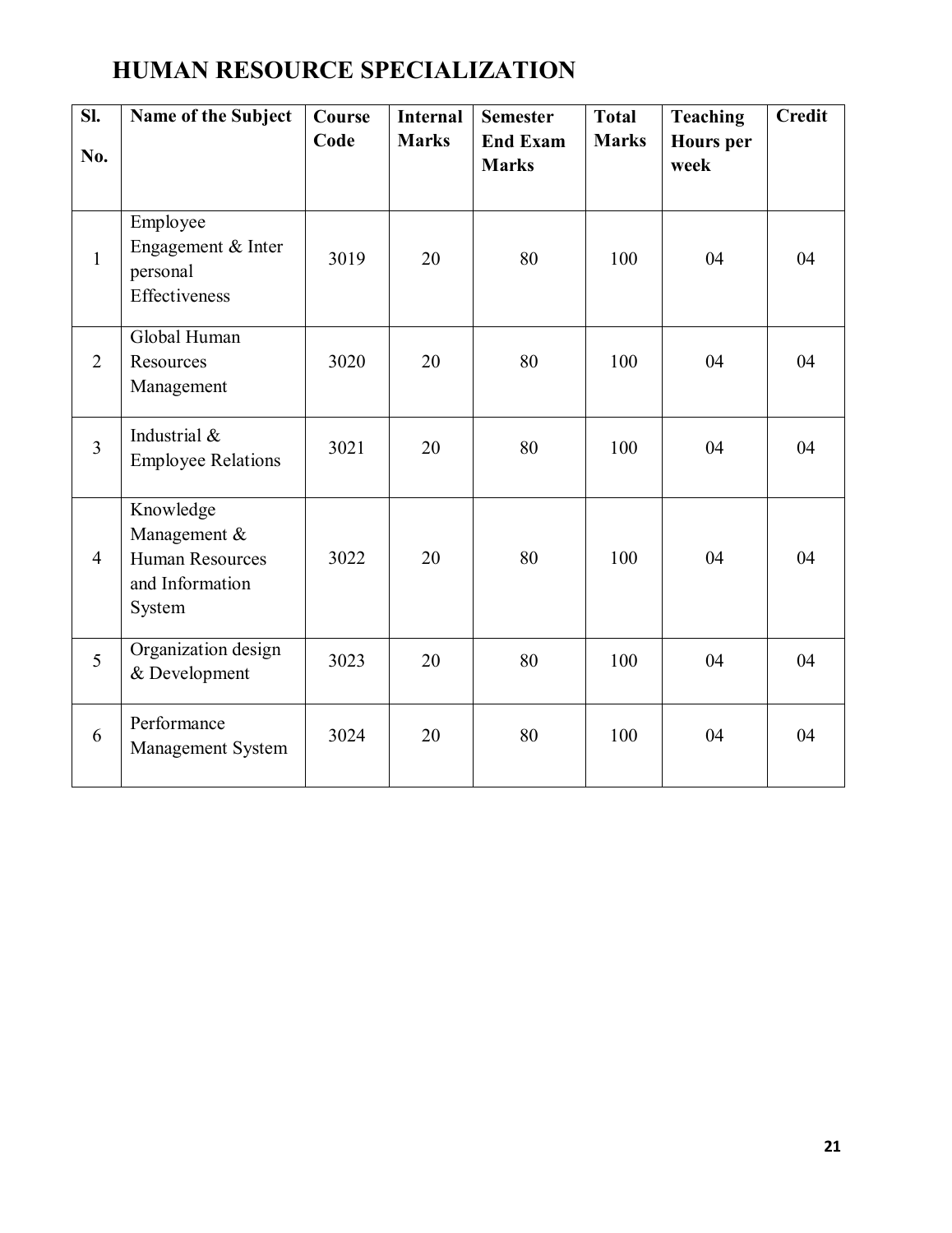# **MARKETING SPECIALISATION**

| SI.<br>No.     | Name of the<br><b>Subject</b>             | Course<br>Code | <b>Internal</b><br><b>Marks</b> | <b>Semester</b><br><b>End Exam</b><br><b>Marks</b> | <b>Total</b><br><b>Marks</b> | <b>Teaching</b><br><b>Hours</b> per<br>week | <b>Credit</b> |  |  |  |
|----------------|-------------------------------------------|----------------|---------------------------------|----------------------------------------------------|------------------------------|---------------------------------------------|---------------|--|--|--|
| $\mathbf{1}$   | Advertising<br>Management                 | 3025           | 20                              | 80                                                 | 100                          | 04                                          | 04            |  |  |  |
| $\overline{2}$ | International<br>Marketing<br>Management  | 3026           | 20                              | 80                                                 | 100                          | 04                                          | 04            |  |  |  |
| $\overline{3}$ | Retailing<br>Management                   | 3027           | 20                              | 80                                                 | 100                          | 04                                          | 04            |  |  |  |
| $\overline{4}$ | <b>Strategic Brand</b><br>Management      | 3028           | 20                              | 80                                                 | 100                          | 04                                          | 04            |  |  |  |
|                | Two Credit Papers                         |                |                                 |                                                    |                              |                                             |               |  |  |  |
| 5              | <b>Cause Related</b><br>Marketing         | 3029           | 10                              | 40                                                 | 50                           | 02                                          | 02            |  |  |  |
| 6              | Distribution &<br>Logistics<br>Management | 3030           | 10                              | 40                                                 | 50                           | 02                                          | 02            |  |  |  |
| $\overline{7}$ | <b>Legal Aspects</b><br>of Marketing      | 3031           | 10                              | 40                                                 | 50                           | 02                                          | 02            |  |  |  |
| 8              | Strategic<br>Marketing<br>Management      | 3032           | 10                              | 40                                                 | 50                           | 02                                          | 02            |  |  |  |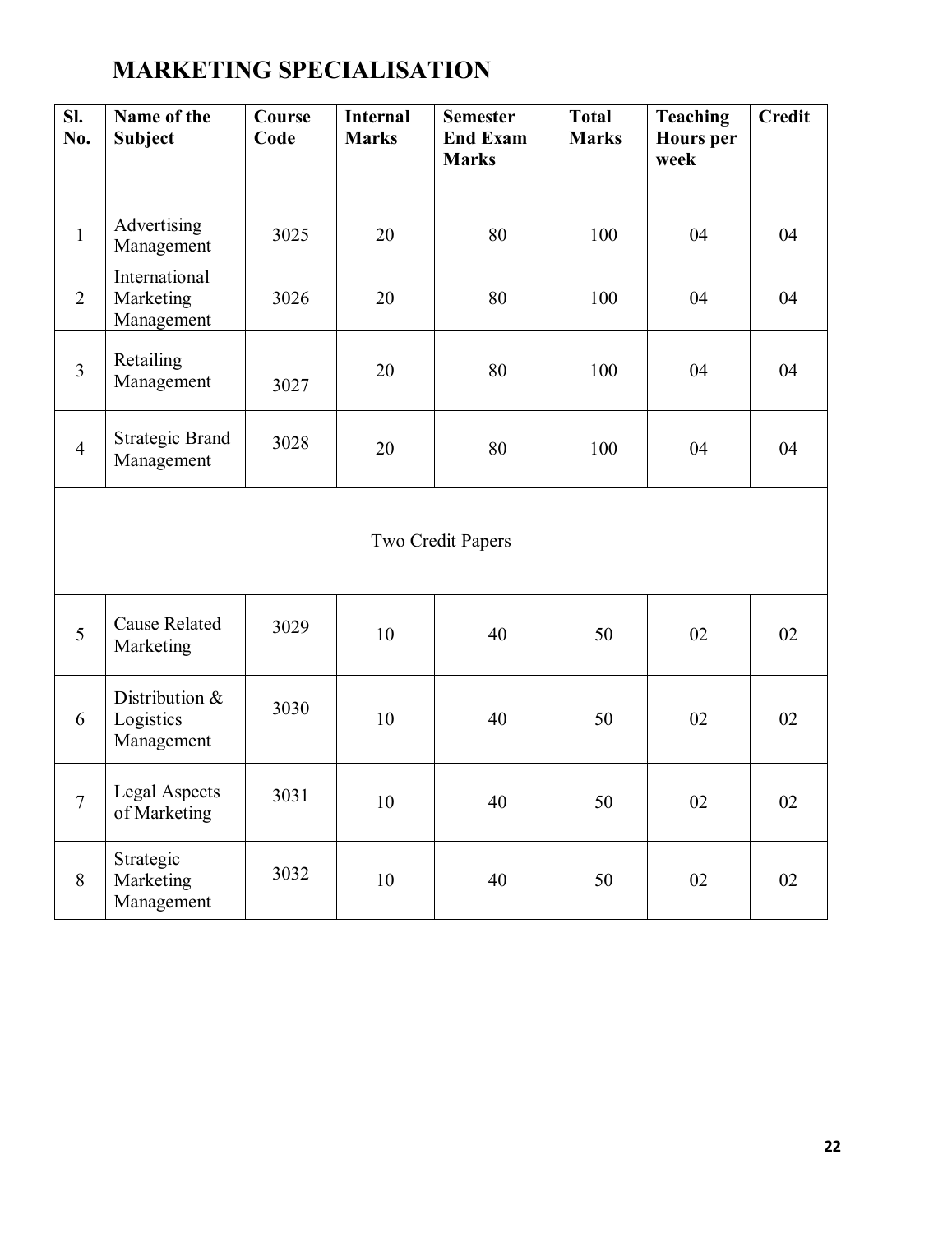**Open Elective:** Open elective offered by the Department of Business Administration to other students of the University, in III semester

| SI.<br>No.   | Name of the<br><b>Subject</b>         | Course<br>Code | <b>Internal</b><br><b>Marks</b> | <b>Semester</b><br>End<br><b>Exam</b><br><b>Marks</b> | <b>Total</b><br><b>Marks</b> | <b>Teaching</b><br><b>Hours</b> per<br>week | <b>Credit</b> |
|--------------|---------------------------------------|----------------|---------------------------------|-------------------------------------------------------|------------------------------|---------------------------------------------|---------------|
| $\mathbf{1}$ | Soft Skills for<br>Employability      | 3033           | 20                              | 80                                                    | 100                          | 04                                          | 04            |
| 2            | Small Scale<br>Industry<br>Management | 3034           | 20                              | 80                                                    | 100                          | 04                                          | 04            |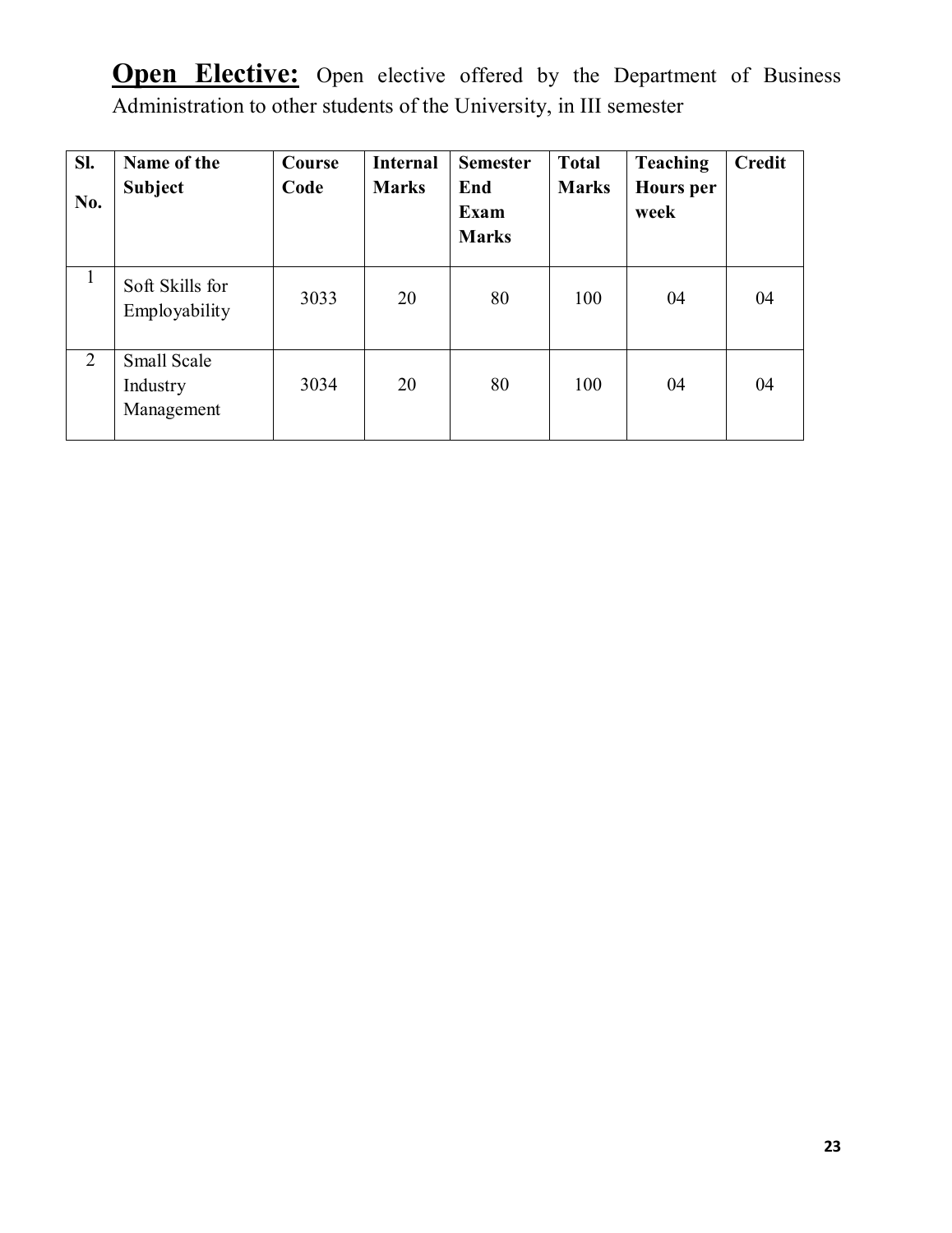# **MBA IV SEMESTER**

| SI.            | Name of the Subject                           | Course<br>Code | <b>Internal</b><br><b>Marks</b>                                                             | <b>Semester</b><br><b>End Exam</b> | <b>Total</b><br><b>Marks</b> | <b>Teaching</b><br><b>Hours</b> per | <b>Credit</b> |  |
|----------------|-----------------------------------------------|----------------|---------------------------------------------------------------------------------------------|------------------------------------|------------------------------|-------------------------------------|---------------|--|
| No.            |                                               |                |                                                                                             | <b>Marks</b>                       |                              | week                                |               |  |
| $\mathbf{1}$   | Management Control<br>System                  | 4001           | 20                                                                                          | 80                                 | 100                          | 04                                  | 04            |  |
| $\overline{2}$ | Project Work<br>(Activity Based<br>Learning)  | 4002           | 10                                                                                          | 40                                 | 50                           | 02                                  | 02            |  |
| 3              | Studies In Indian<br>Values and<br>Management | 4003           | 10                                                                                          | 40                                 | 50                           | 02                                  | 02            |  |
| $\overline{4}$ | Specialization<br>Subjects                    |                | A student has to choose papers which accumulates to 12<br>credits of specialization subject |                                    |                              |                                     |               |  |
|                | <b>Total</b>                                  |                |                                                                                             |                                    |                              |                                     | 20            |  |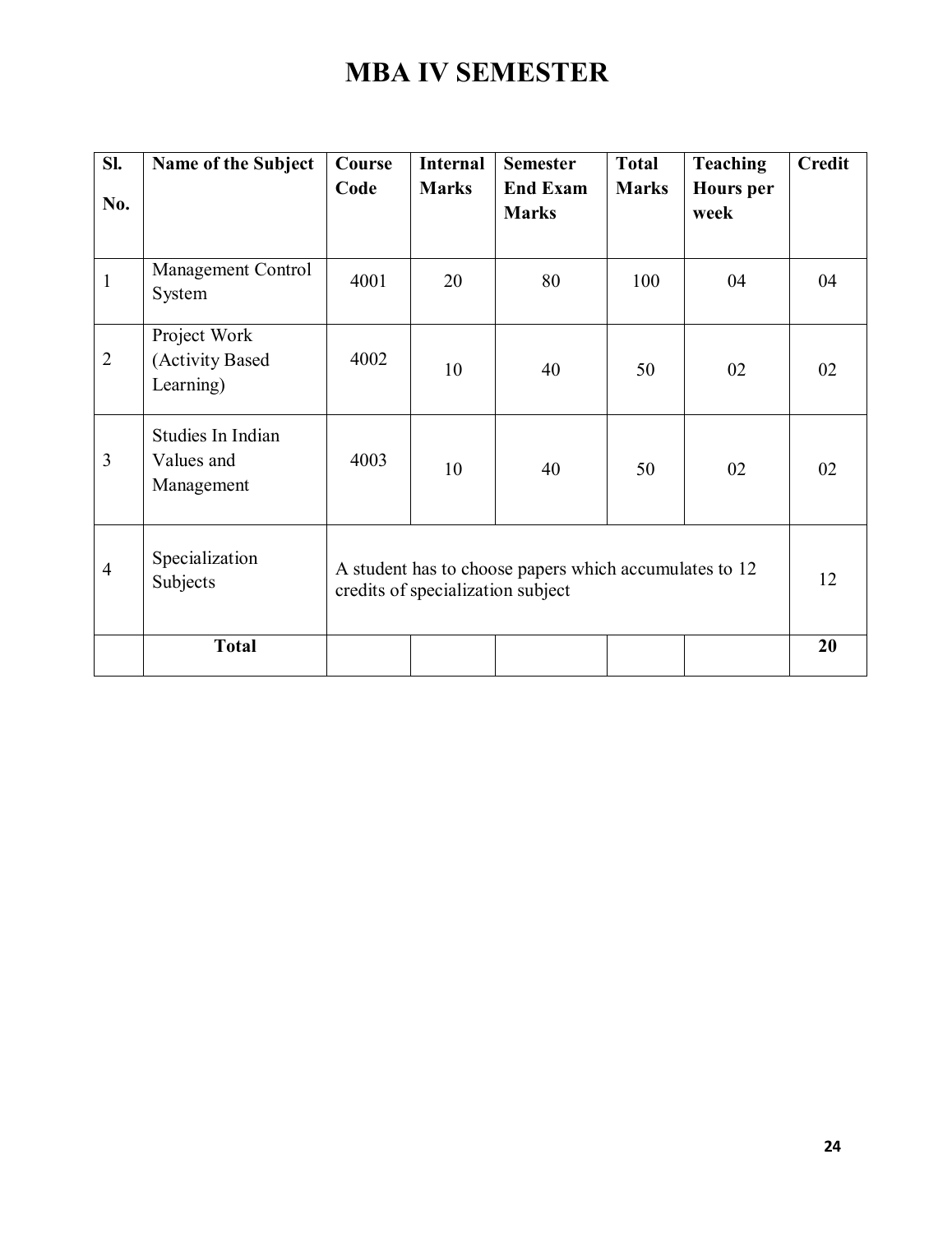### **ADVANCED BUSINESS MANAGEMENT SPECIALIZATION**

| SI.            | Name of the Subject                    | Course<br>Code | <b>Internal</b><br><b>Marks</b> | <b>Semester</b><br><b>End Exam</b> | <b>Total</b><br><b>Marks</b> | <b>Teaching</b><br><b>Hours Per</b> | <b>Credit</b> |  |  |  |
|----------------|----------------------------------------|----------------|---------------------------------|------------------------------------|------------------------------|-------------------------------------|---------------|--|--|--|
| No.            |                                        |                |                                 | <b>Marks</b>                       |                              | Week                                |               |  |  |  |
|                | Innovation and                         |                |                                 |                                    |                              |                                     |               |  |  |  |
| $\mathbf{1}$   | Technology<br>Management               | 4004           | 20                              | 80                                 | 100                          | 04                                  | 04            |  |  |  |
| $\overline{2}$ | Supply Chain<br>Management             | 4005           | 20                              | 80                                 | 100                          | 04                                  | 04            |  |  |  |
|                | Two Credit Papers                      |                |                                 |                                    |                              |                                     |               |  |  |  |
| $\overline{3}$ | <b>Enterprise Resource</b><br>Planning | 4006           | 10                              | 40                                 | 50                           | 02                                  | 02            |  |  |  |
| $\overline{4}$ | <b>Managing Business</b><br>Growth     | 4007           | 10                              | 40                                 | 50                           | 02                                  | 02            |  |  |  |
| 5              | Tourism and Travel<br>Management       | 4008           | 10                              | 40                                 | 50                           | 02                                  | 02            |  |  |  |
| 6              | Value Analysis and<br>Management       | 4009           | 10                              | 40                                 | 50                           | 02                                  | 02            |  |  |  |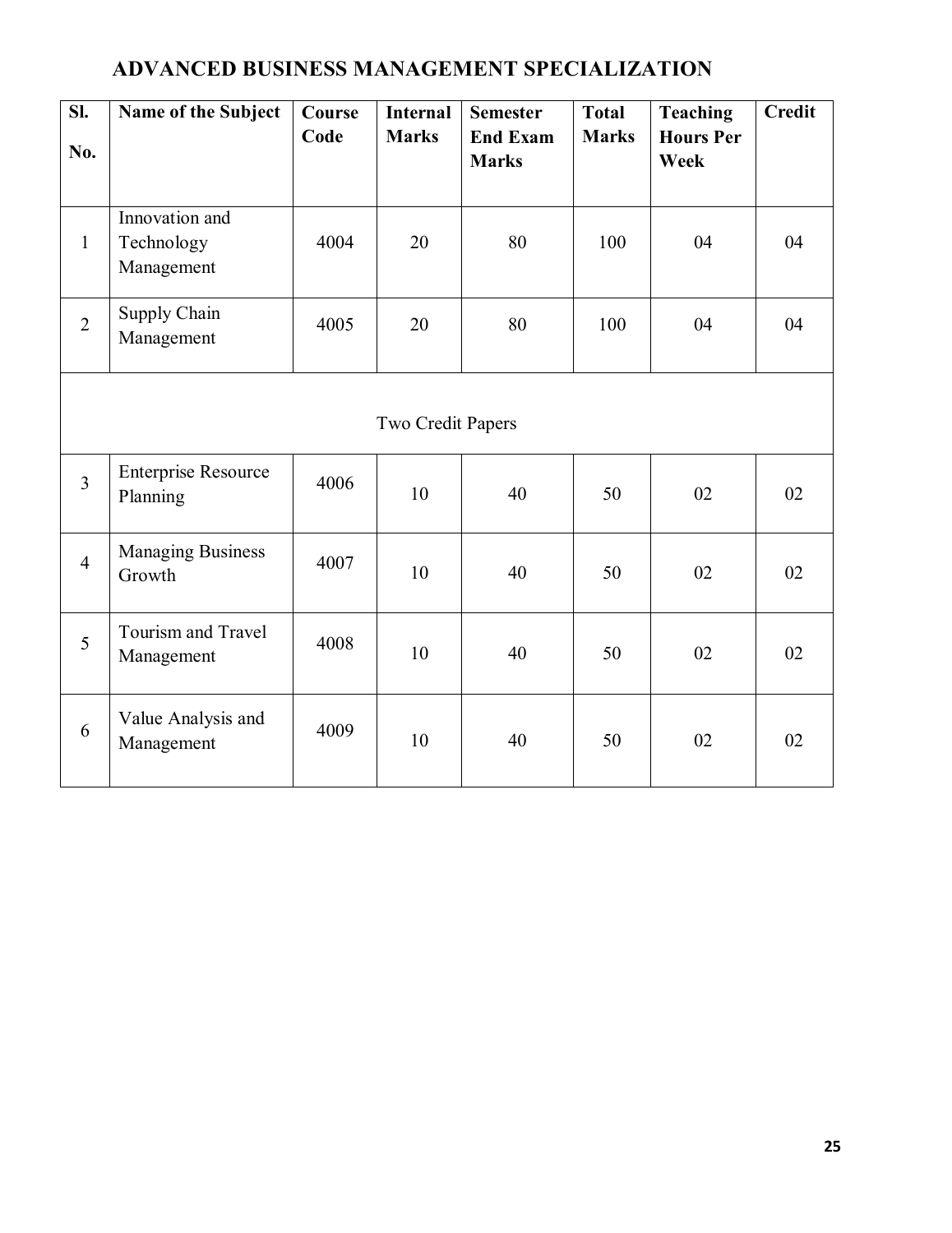### **FINANCE SPECIALIZATION**

| SI.<br>No.     | Name of the Subject                             | Course<br>Code | <b>Internal</b><br><b>Marks</b> | <b>Semester</b><br><b>End Exam</b><br><b>Marks</b> | <b>Total</b><br><b>Marks</b> | <b>Teaching</b><br><b>Hours Per</b><br>Week | <b>Credit</b> |
|----------------|-------------------------------------------------|----------------|---------------------------------|----------------------------------------------------|------------------------------|---------------------------------------------|---------------|
| $\mathbf{1}$   | Corporate Financial<br>Restructuring            | 4010           | 20                              | 80                                                 | 100                          | 04                                          | 04            |
| $\overline{2}$ | Insurance<br>Management                         | 4011           | 20                              | 80                                                 | 100                          | 04                                          | 04            |
| $\overline{3}$ | International<br>Financial<br>Management        | 4012           | 20                              | 80                                                 | 100                          | 04                                          | 04            |
| $\overline{4}$ | Management of<br>Mutual Funds                   | 4013           | 20                              | 80                                                 | 100                          | 04                                          | 04            |
| 5              | Merchant Banking &<br><b>Financial Services</b> | 4014           | 20                              | 80                                                 | 100                          | 04                                          | 04            |
| 6              | Tax Planning &<br>Management-II                 | 4015           | 20                              | 80                                                 | 100                          | 04                                          | 04            |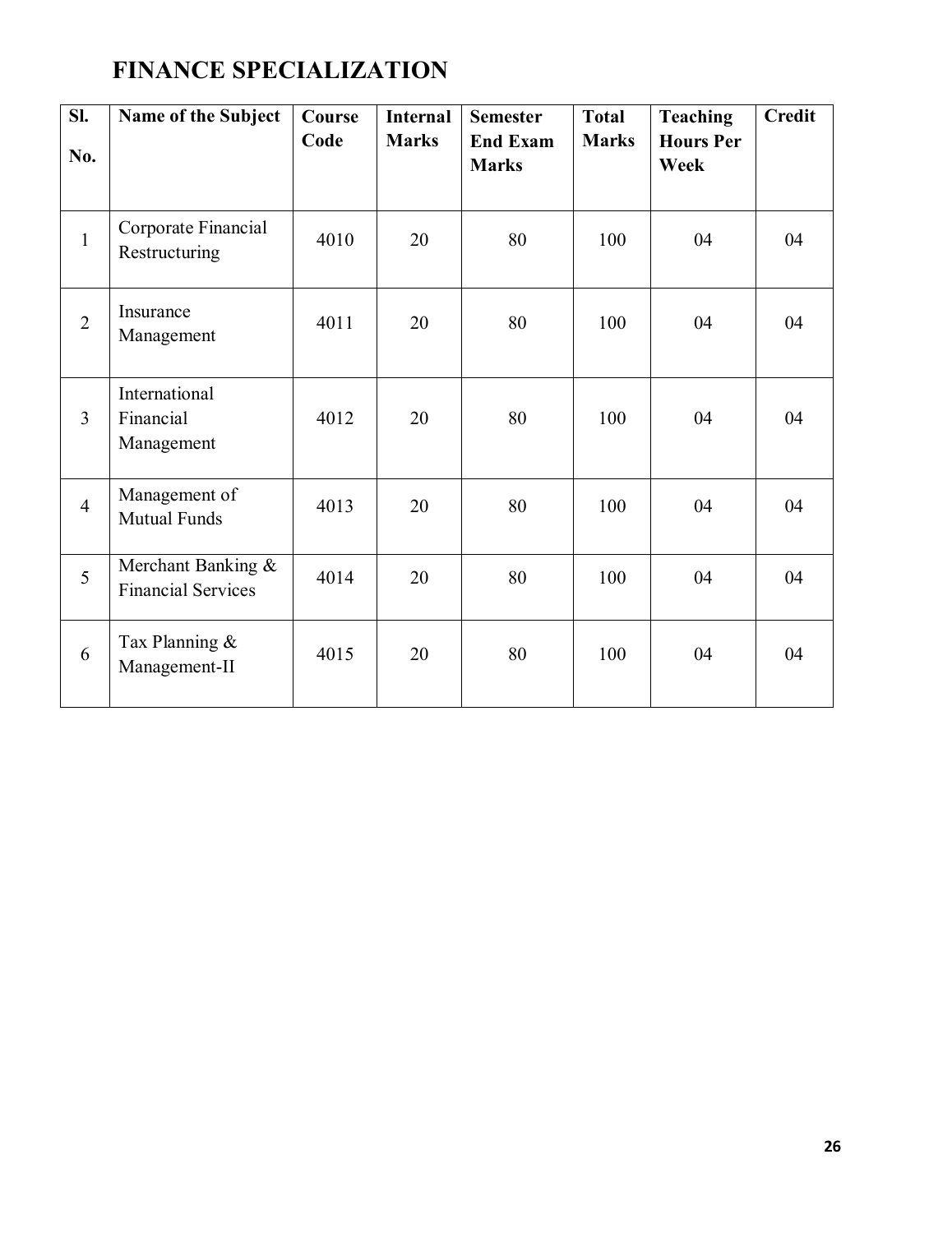# **HUMAN RESOURCE SPECIALIZATION**

| SI.<br>No.     | Name of the Subject                           | Course<br>Code | <b>Internal</b><br><b>Marks</b> | <b>Semester</b><br><b>End Exam</b><br><b>Marks</b> | <b>Total</b><br><b>Marks</b> | <b>Teaching</b><br><b>Hours Per</b><br>Week | <b>Credit</b> |
|----------------|-----------------------------------------------|----------------|---------------------------------|----------------------------------------------------|------------------------------|---------------------------------------------|---------------|
| $\mathbf{1}$   | <b>Change Management</b><br>& Leadership      | 4016           | 20                              | 80                                                 | 100                          | 04                                          | 04            |
| $\overline{2}$ | Compensation<br>Management                    | 4017           | 20                              | 80                                                 | 100                          | 04                                          | 04            |
| $\overline{3}$ | Counseling and Stress<br>Management           | 4018           | 20                              | 80                                                 | 100                          | 04                                          | 04            |
|                |                                               |                | Two Credit Papers               |                                                    |                              |                                             |               |
| $\overline{4}$ | Competency<br>Mapping                         | 4019           | 10                              | 40                                                 | 50                           | 02                                          | 02            |
| 5              | Contemporary<br>Developments in<br><b>HRM</b> | 4020           | 10                              | 40                                                 | 50                           | 02                                          | 02            |
| 6              | <b>Human Resources</b><br>Analytics           | 4021           | 10                              | 40                                                 | 50                           | 02                                          | 02            |